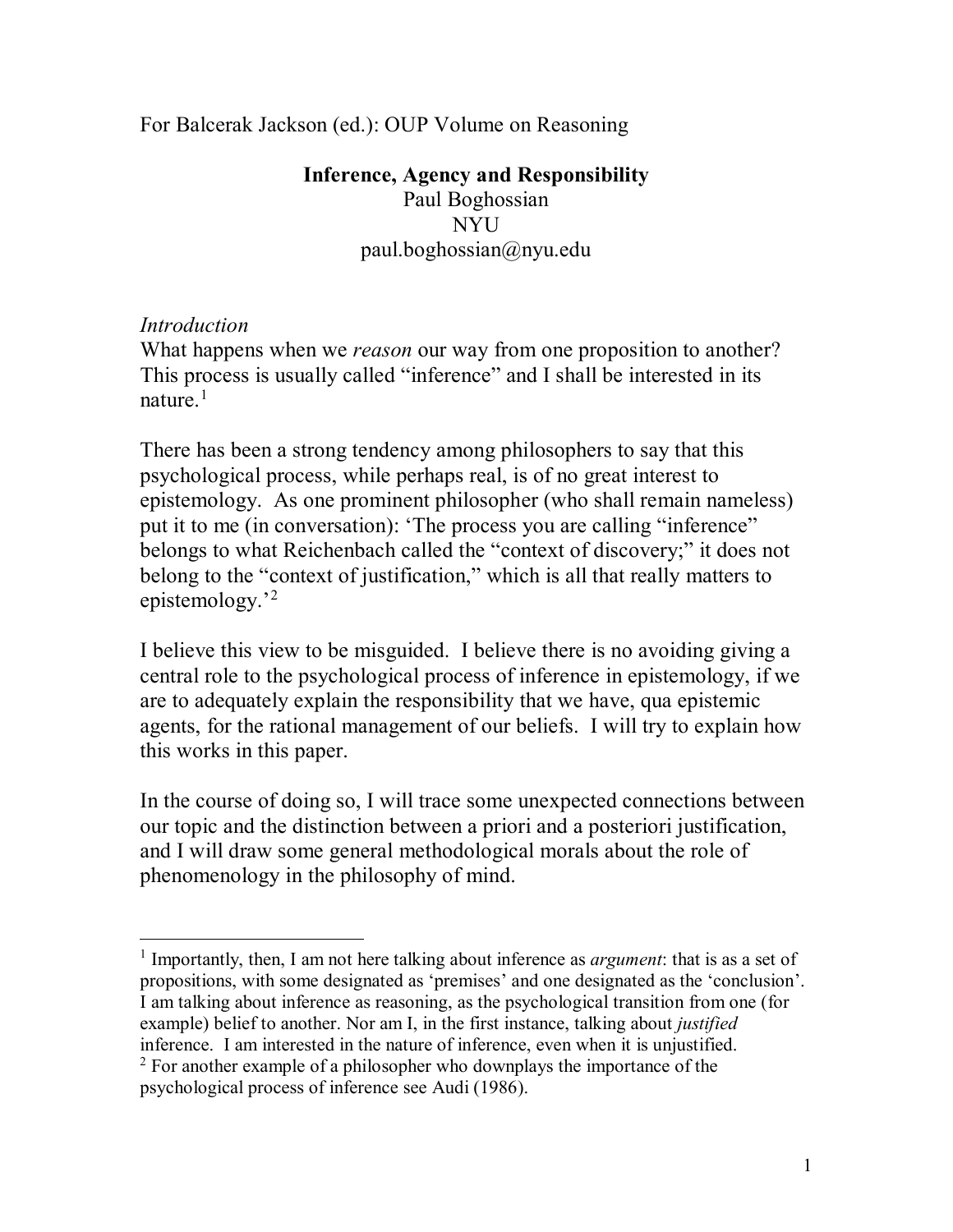In addition, I will revisit my earlier attempts to explain the nature of the process of inference (Boghossian 2014 and 2016) and further clarify why we need the type of 'intellectualist' account of that process that I have been pursuing.

#### *Beliefs and Occurrent Judgments*

I will begin by looking at beliefs. As we all know, many of our beliefs are *standing beliefs* in the sense that they are not items in occurrent consciousness, but reside in the background, ready to be manifest when the appropriate occasion arises.

Among these standing beliefs, some philosophers distinguish between those that are *explicit* and those that are *implicit*.

Your explicit beliefs *originated* in some *occurrent judgment* of yours: at some point in the past, you occurrently affirmed or judged them (or, more precisely, you occurrently affirmed or judged their subtended propositions). At that point, those judgments went into *memory storage*. [3](#page-1-0)

In addition to these occurrent-judgment-originating beliefs, some philosophers maintain that there are also *implicit* standing beliefs, beliefs that did not originate in any occurrent judgment, but which you may still be said to believe. For example, some philosophers think that you already believed that Bach didn't write down his compositions on watermelon rinds, prior to having encountered this proposition here (as we may presume) for the first time. Others dispute this. I won't take a stand on the existence of implicit beliefs for the purposes of this paper.

Let me focus instead on your *explicit* standing beliefs. Many of these beliefs of yours (we may also presume) are *justified*. There is an epistemic *basis* on which they are *maintained,* and it is in virtue of the fact that they have that basis that you are justified in having them, and justified in relying on them in coming to have other beliefs. In Pryor's terminology (2005: 182), bases are justifiers.

<span id="page-1-0"></span> <sup>3</sup> Later on, I shall argue that this should be regarded as *preservative memory storage,* in the sense of Burge (1993) and Huemer (1999).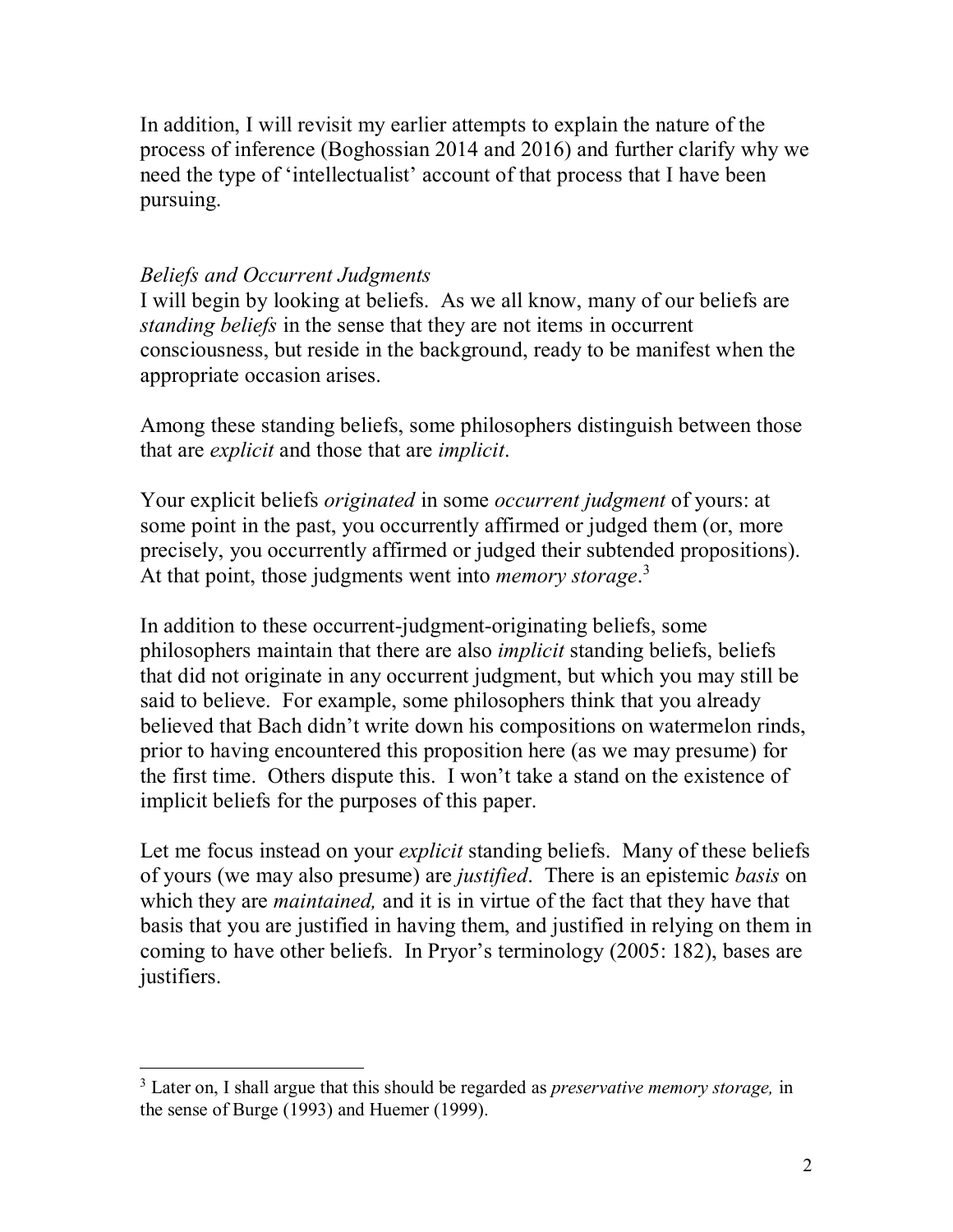## *Epistemic Bases for Standing Beliefs*

What are the bases or justifiers for these explicit standing beliefs? There are (at least) two distinct questions here.

First, what *sorts of things* are such bases?

Second, how do these bases behave over time? More specifically, once a basis for a belief is established, does it retain that basis, (putting aside cases where the matter is explicitly reconsidered), or can that basis somehow shift over time, even without reconsideration?

Let me start with the first question.

Many epistemologists have become increasingly sympathetic to the view that justifiers are *exclusively proposition,* rather than *mental states* (albeit, states with propositional content). I want to buck this particular trend.

In the case of a perceptual belief that p, I think, like Pryor (2000), that it can be the case that the thing in virtue of which your belief that there is a cat on the mat in this room is justified is that you have a *visual state* as of seeing that there is a cat on the mat in this room, and that you base your belief on that state. Call this the *Statist View* (see Pryor 2007).

On the alternative view, the justifier for your belief that there is a cat on the mat in this room is not your visual state as of seeing that there is a cat on the mat in this room, but, rather, just the proposition itself that there is a cat on the mat in this room. Call this the *Propositional View*. (See, for example, Williamson 2000 and Littlejohn 2012)

Now, of course, even on a Propositional View, there must be something about you in virtue of which the proposition that there is a cat on the mat can serve as a justification for *your* belief that there is a cat on the mat, even while it does not serve as such justification for me who, not having seen the cat, have no such justification. What is that explanation, given that the proposition that there is cat on the mat is, in some sense, available to the both of us?

The answer presumably is that, while the proposition as such is available to the both of us, your visual experience makes it available to you *as evidence,*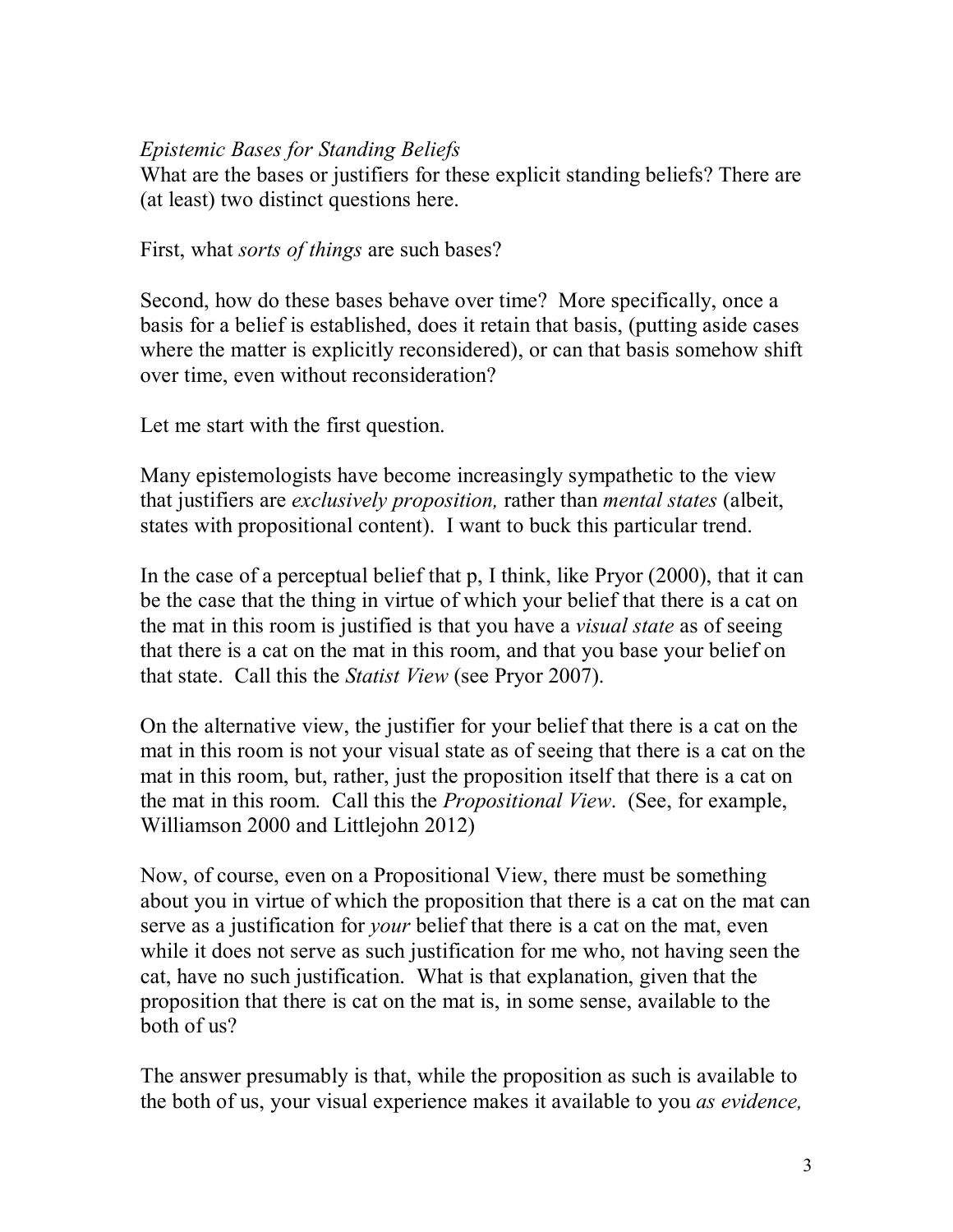while it is not in this way available to me. Your visual experience, but not mine, gives you *access* to the relevant proposition as evidence on which you base your beliefs.

This is no doubt a subtle difference. Still, there seems to be something importantly different between the two views.

On the first view, mental states themselves play an epistemic role, they do some justifying. On the alternative view, the mental states don't do any justifying themselves; their role is to give to give you *access* to the things – the propositions – that do the justifying.

I wasn't inclined to worry much about this distinction between alternative views of justifiers until I came to think about its interaction with the a priori/a posteriori distinction. I am now inclined to think that the a priori/a posteriori distinction requires rejecting the view that *only* propositions can serve as justifiers.

Let me try to spell this out.

The tension between the Propositional View and the a priori/a posteriori distinction might be thought to emerge fairly immediately from the way in which the distinction between the a priori and the a posteriori is typically drawn. We say that a belief is a priori justified just in case its justification does not rely on perceptual experience. This seems to presuppose that perceptual experiences have justifying roles.

But this is, of course, far from decisive. As we have already seen, even on the Propositional View, experiences will need to be invoked in order to explain why some propositions are available to a thinker as evidence and others aren't.

Given that fact, couldn't the Propositionalist make sense of the a priori/a posteriori distinction by saying that perceptual experiences give one access to a posteriori evidence, while non-perceptual experiences, such as intuition or the understanding, give one access to a priori evidence?

The problem with this reply on behalf of the Propositionalist is that we know that *sometimes* perceptual experience will be needed to give one access to a proposition that is then believed on a priori grounds.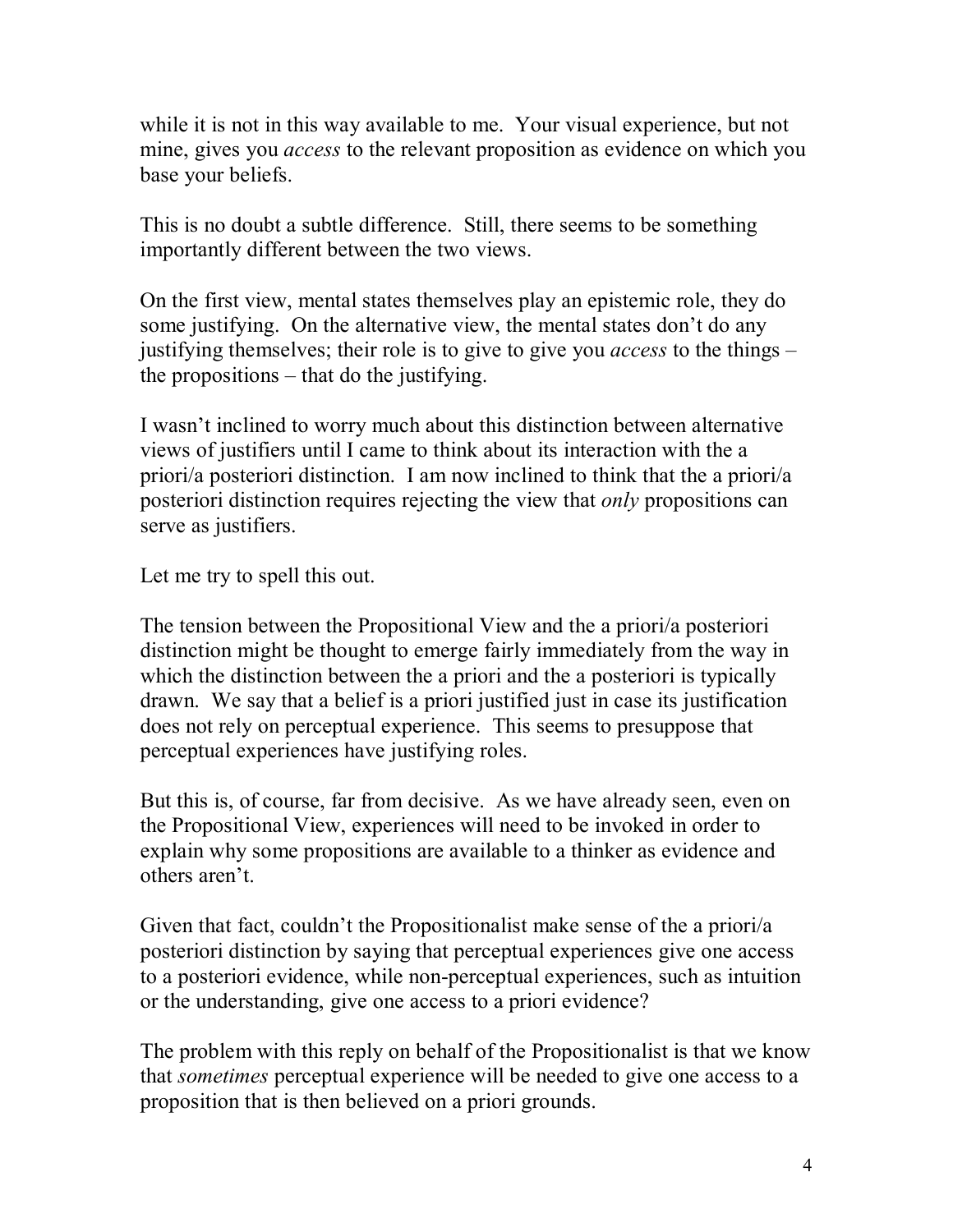For example, perceptual experience may be needed to give one access to the proposition 'If it's sunny, then it's sunny.' But once we have access to that proposition, we may come to justifiably believe it on a priori grounds (for example, via the understanding).

In consequence, implementing the response given on behalf of the Propositionalist will require us to distinguish between those uses of perceptual experience that merely give us access to thinking the proposition in question, versus those that give us access to it *as evidence.* 

But how are we to draw this distinction without invoking the classic distinction between a merely *enabling* use of perceptual experience, and an *epistemic* use of such experience, a distinction that appears to presuppose the Statist View. For what would it be to make a proposition accessible as evidence, if not to experience it in a way that justifies belief in it?

To sum up. Taking the a priori/a posteriori distinction seriously requires thinking of mental states as sometimes playing a justificatory role; it appears not to be consistent with the view that it is *only* propositions that do any justifying.<sup>[4](#page-4-0)</sup>

I don't now say that the Statist View is *comprehensively* correct, that all reasons for judgment are always mental states, and never propositions. I only insist that, if we are to take the notion of a priori justification seriously, mental states, and, in particular, experiences, must sometimes be able to play a justificatory role.

# *Epistemic Bases for Standing Beliefs: Then and Now*

<span id="page-4-0"></span><sup>&</sup>lt;sup>4</sup> Once we have successfully defined a distinction between distinct ways of believing a proposition, we can introduce a derivative distinction between types of proposition: if a proposition can be reasonably believed in an a priori way, we can say that it is an a priori proposition; and if it can't be reasonably believed in an a priori way, but can only be reasonably believed in an a posteriori way, then we can say that it is an a posteriori proposition. But this distinction between types of proposition would be dependent upon, and derive from, the prior distinction between distinct ways of reasonably believing a proposition, a distinction which depends on construing epistemic bases as mental states, rather than propositions.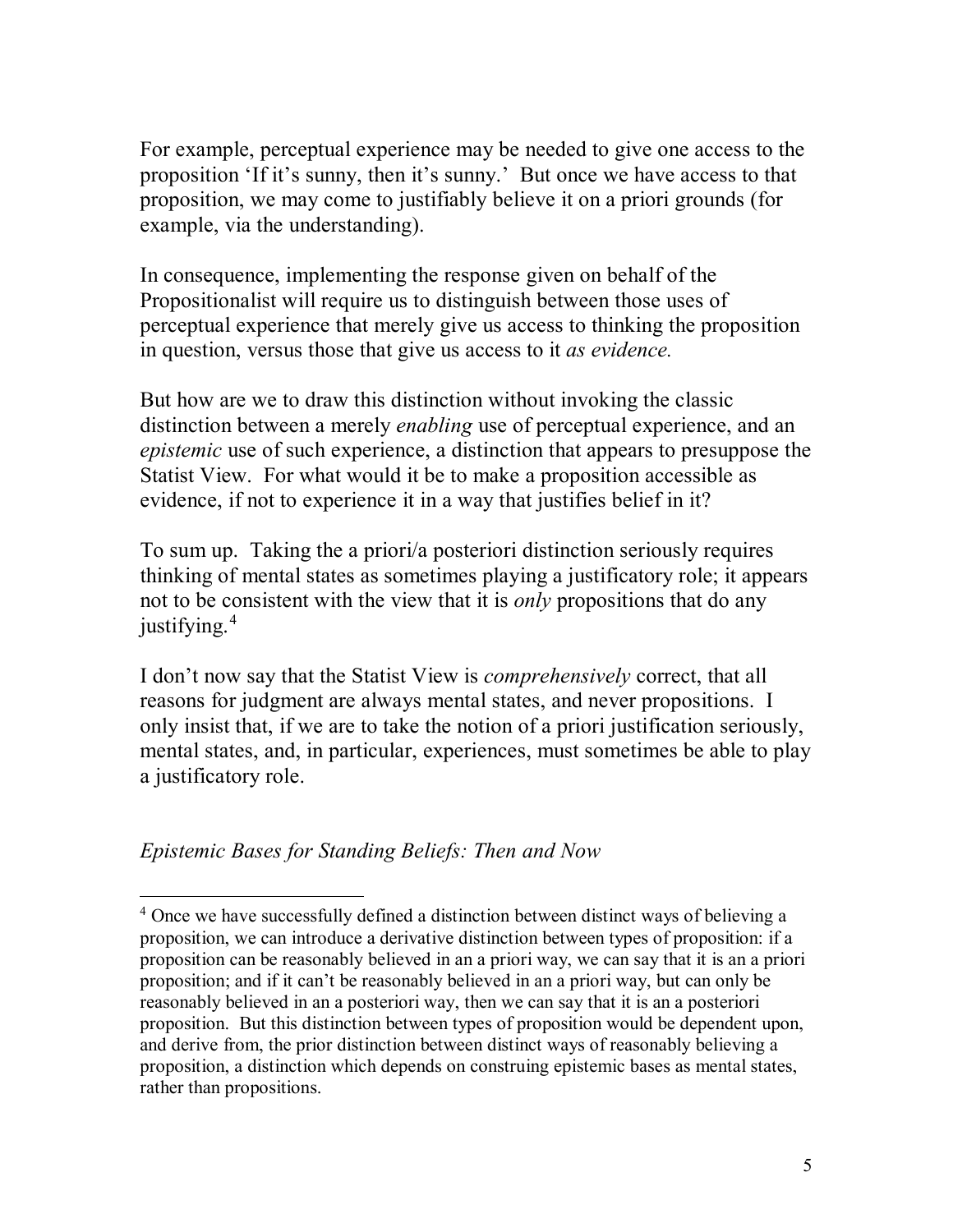Going forward, and since it won't matter for present purposes, I will assume that the Statist View is comprehensively correct. However, the reader should bear in mind that this is done merely for ease of exposition and because the issues to be addressed here don't depend on that assumption.

Here is a further question. Assuming that we are talking about an explicit standing belief, does that belief always have as its basis the basis on which it was *originally* formed; or could the basis have somehow shifted over time, even if the belief in question is never reconsidered?

It is natural to think that the first option is correct, that explicit standing beliefs have *whatever bases they had* when they were formed as occurrent judgments. At their point of origin, those judgments, having been arrived at on a certain basis, and not having been reconsidered or rejected, go into memory storage, *along* with their epistemic bases.

Is the natural answer correct? It might seem that it is not obviously correct. For sometimes, perhaps often, you *forget* on what basis you formed the original occurrent judgment that gave you this standing belief. If you now can't recall what that basis was, is it still the case that your belief *has* that basis? Does it carry that basis around with it, whether you can recall it or not?

I want to argue that the answer to this question is 'yes.' I think this answer is intuitive. But once again there is an unexpected interaction with the topic of the a priori. Any friend of the a priori should believe that the natural answer is correct. Let me say a little more about this interaction.

## *Proof and Memory*

Think here about the classic problem about how a lengthy proof might be able to deliver a priori knowledge of its conclusion. In the case of some lengthy proofs, it is not possible for creatures like us to carry the whole thing out in our minds. Unable to keep all the steps of the proof in mind, we need to write them down and look them over. In such cases, memory of the earlier steps in the proof, and perceptual experience of what has been written down, enter into the full explanation of how we arrive at our belief in the conclusion of the proof.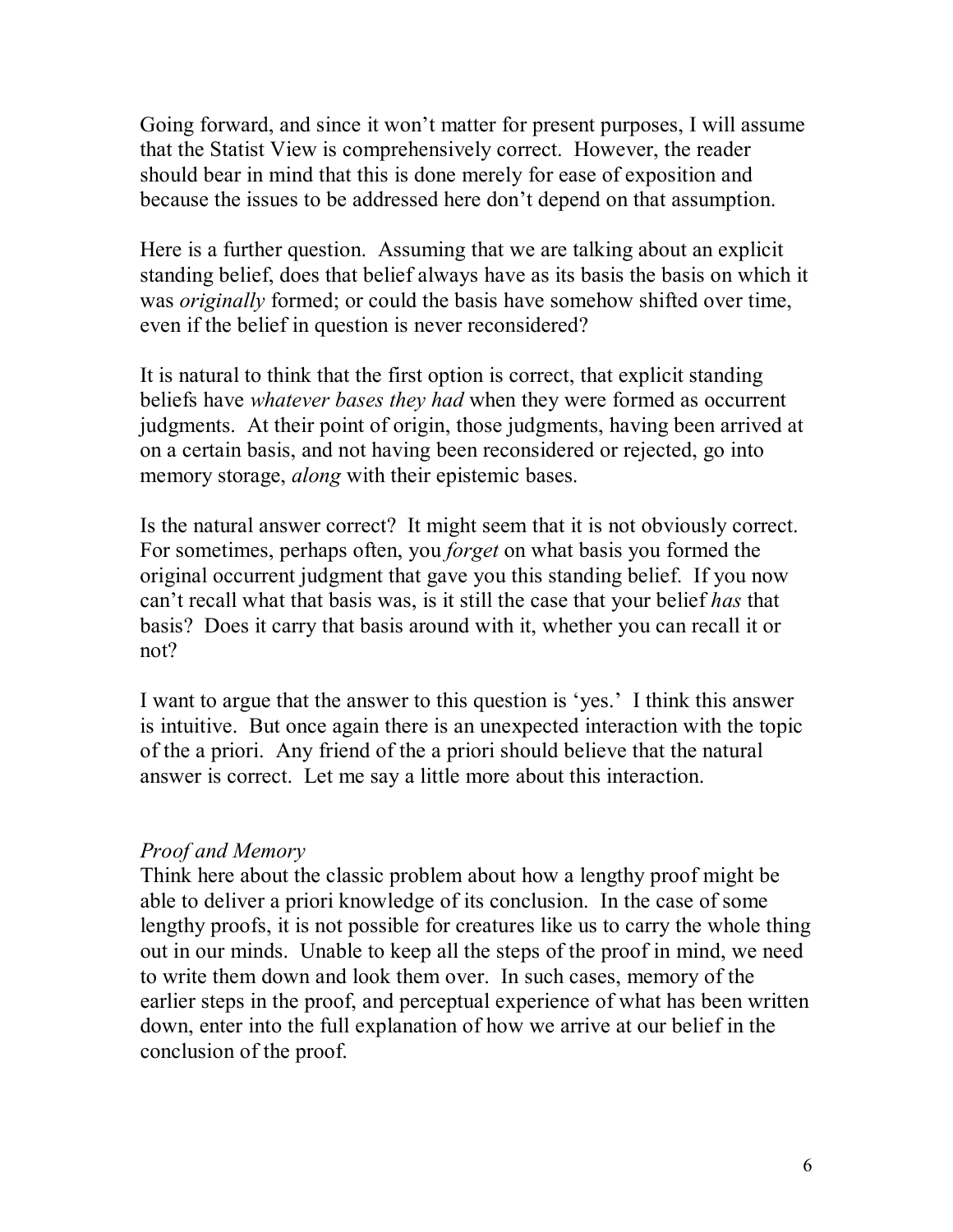And these facts raise a puzzle that has long worried theorists of the a priori: How could belief arrived at on the basis of this sort of lengthy proof be a priori warranted? Won't the essential role of memory and perceptual experience in the process of carrying out the proof undermine the conclusion's alleged a priori status?[5](#page-6-0)

To acquiesce in a positive answer to this question would be counterintuitive. By intuitive standards, lengthy proof can deliver a priori warrant for its conclusion just as well as a short proof can. The theoretical puzzle is to explain how it can do so, given the psychologically necessary role of perceptual and memory experiences in the process of proof.

The natural way to respond to this puzzle is to appeal to an *expanded* conception of the distinction between an enabling and an epistemic use of experience. Tyler Burge has developed just such a view (I shall look at his application of it to memory). Burge distinguishes between a merely enabling use of memory, which Burge calls 'preservative memory', and an epistemic use, which Burge calls 'substantive memory':

[Preservative] memory does not supply for the demonstration propositions about memory, the reasoner, or past events. It supplies the propositions that serve as links in the demonstration itself. Or rather, it *preserves* them, together with their judgmental force, and makes them available for use at later times. Normally, the content of the knowledge of a longer demonstration is no more about memory, the reasoner, or contingent events than that of a shorter demonstration. One does not justify the demonstration by appeals to memory. One justifies it by appeals to the steps and the inferential transitions of the demonstration…. In a deduction, reasoning processes' working properly depends on memory's preserving the results of previous reasoning. But memory's preserving such results does not add to the justificational force of the reasoning. It is rather a background condition for the reasoning's success.<sup>[6](#page-6-1)</sup>

Given this distinction, we can say that the reason why a long proof is able to provide a priori justification for its conclusion is that the only use of memory

<span id="page-6-0"></span><sup>&</sup>lt;sup>5</sup> See, for example, Chisholm 1989.

<span id="page-6-1"></span> $6$  Burge 1993, pp. 233-234.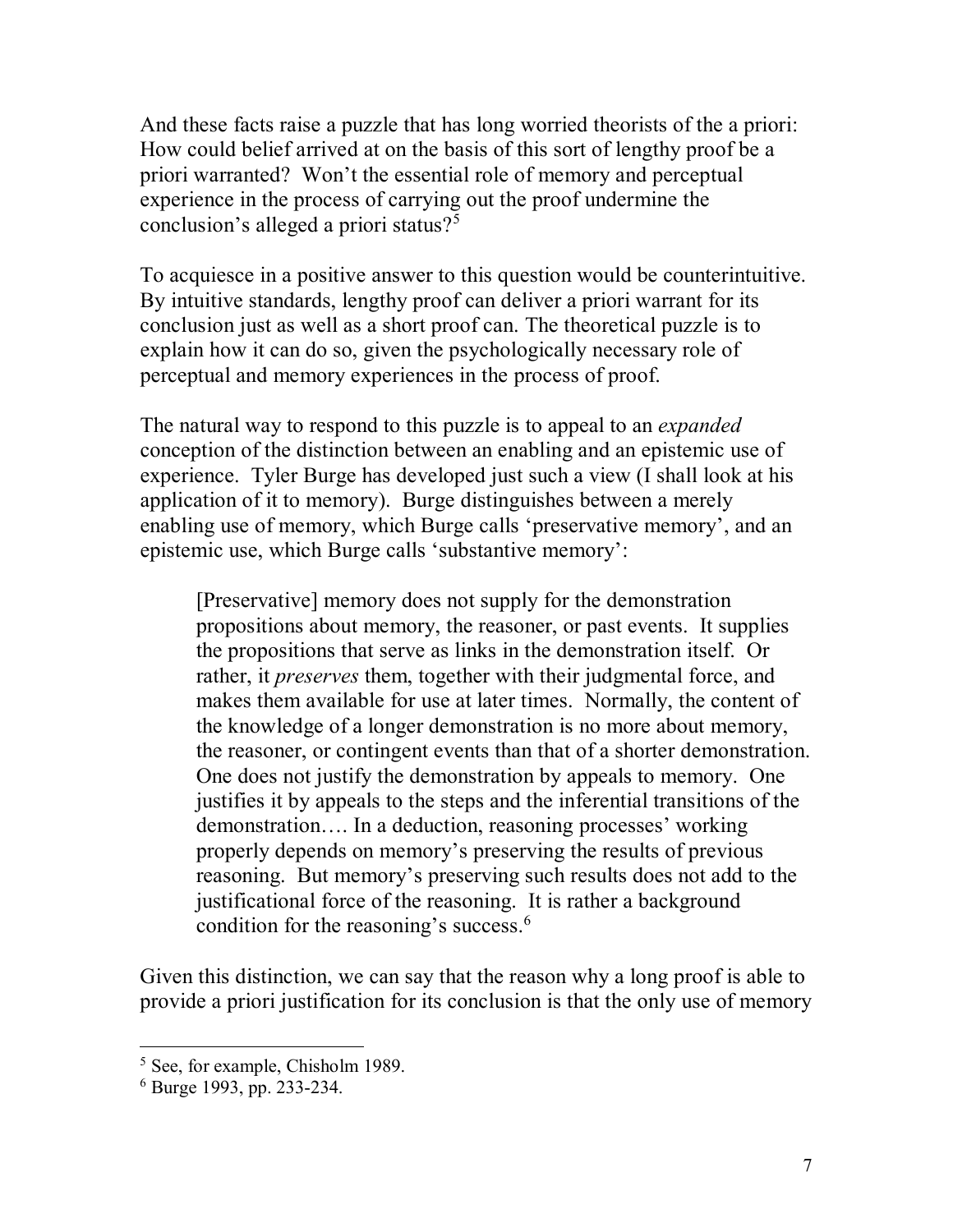that is essential in a long proof is preservative memory, rather than substantive memory. If substantive memory of the act of writing down a proposition were required to arrive at justified belief in the conclusion of the proof, that might well compromise the conclusion's a priori status. But it is plausible that in most of the relevant cases all that's needed is preservative memory.

Now, against the background of the Propositional View of justifiers, all that would need to be preserved is, as Burge says, just the propositions (along perhaps with their judgmental force).

However, against the background of the Statist View, we would need to think that preservative memory can preserve a proposition not only with its judgmental force, but *also* along with its mental state justifier. [7](#page-7-0)

Now, just like an earlier step in a proof can be invoked later on without this requiring the use of substantive memory, so, too, can an a priori justified standing belief be invoked later on without this compromising its ability to deliver a priori justification. To account for this, we must think that when an occurrent judgment goes into memory storage, it goes into *preservative* memory storage.

Thus, it follows that a standing belief will have whatever basis it originally had, whether or not one recalls that basis later on. And so, we arrive at the conclusion we were after: a belief's original basis is the basis on which it is maintained, unless the matter is explicitly reconsidered.

Of course, both of these claims about bases are premised on the importance of preserving a robust use for the a priori/a posteriori distinction. But as I've argued elsewhere (Boghossian forthcoming), we have every reason to accord that distinction the importance it has traditionally had.

<span id="page-7-0"></span> $<sup>7</sup>$  A competing hypothesis is that preservative memory need only retain the proposition,</sup> along with its judgmental force and *epistemic status,* but without needing to preserve its mental state justifier. The problem with this competing hypothesis is that we will want to retain the status of the proposition as either a priori or a posteriori justified. However, a subject can be a priori justified in believing a given proposition, without himself having the concept of a priori justification. If we are to ensure that its status as a priori is preserved, without making undue conceptual demands on him, we must require that the mental state justifier that determines it as a priori justified is preserved. I am grateful to the anonymous referee for pressing me on this point.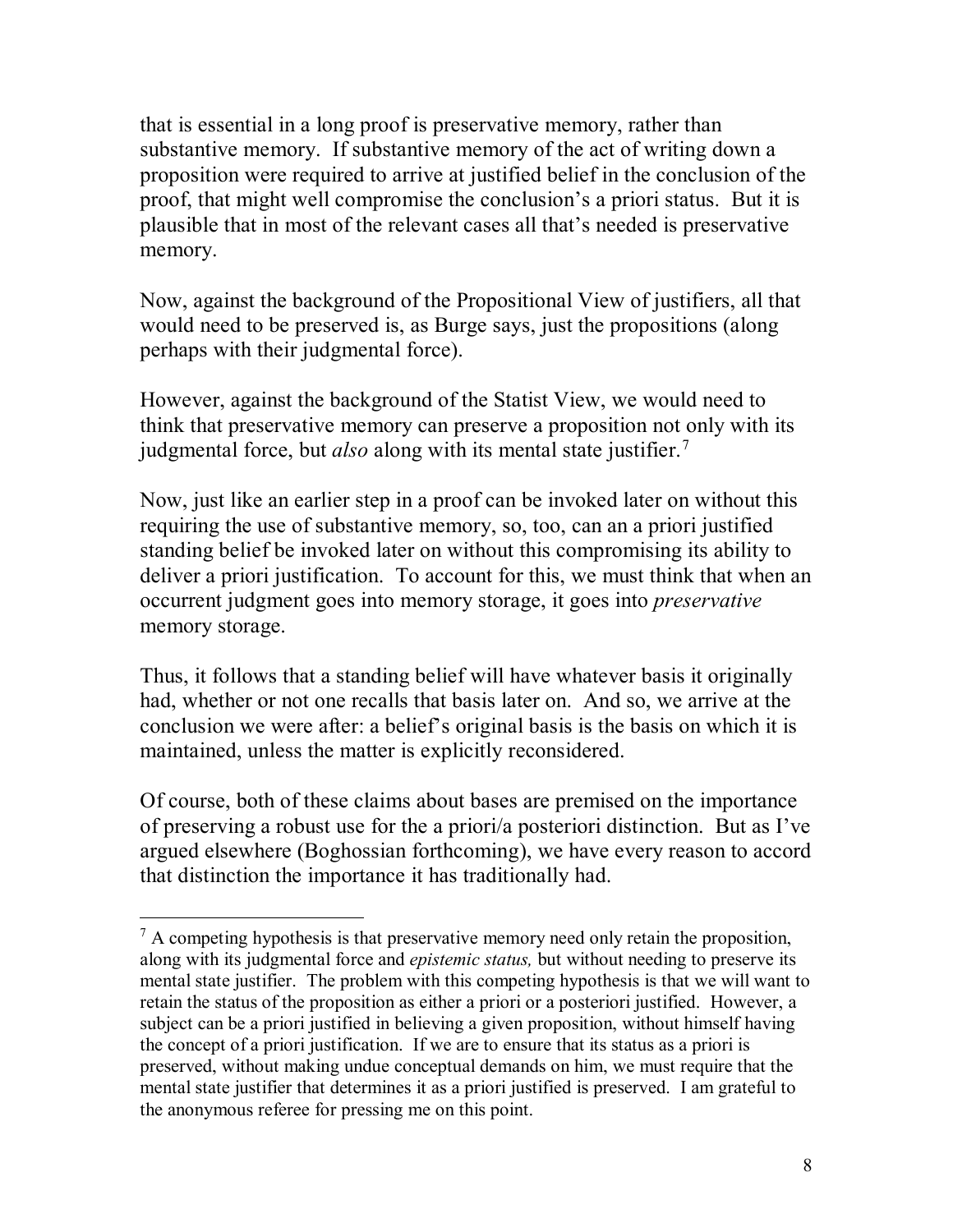## *The Basis for Occurrent Judgments*

We come, then, to the question: What are the bases for those original occurrent judgments, the ones that become our standing beliefs by being frozen in preservative memory? On what bases do we tend to arrive at particular occurrent judgments?

Well, here, as we are prone to say, the bases may be either *inferential* or *non-inferential*.

When a judgment's basis is non-inferential, it will typically consist in a perceptual state, such as a visual or auditory state. It may also consist in some state of introspection. Some philosophers allow that non-inferential bases may also consist in such experiential states as intuitions, and such nonexperiential states as the understanding of concepts. For our purposes, here, though, we may leave such controversies aside.

I will be interested, instead, in what it is for an occurrent judgment to have an *inferential* basis.

Given our working assumption that the Statist View is comprehensively correct, the inferential basis for an occurrent judgment will always be some other occurrent judgment. [8](#page-8-0) The question is: How does one judgment get established as the basis for another judgment?<sup>[9](#page-8-1)</sup>

When we ask what the justification for a judgment is, we need to be asking what that justification is for a particular person who makes the judgment.

<span id="page-8-0"></span><sup>&</sup>lt;sup>8</sup> On the Propositional View, the basis would always be a proposition that is the object of some occurrent judgment. As I say, this particular distinction won't matter for present purposes.

<span id="page-8-1"></span> $\frac{1}{9}$  Of course, judgments are not the only sorts of propositional attitude that inference can relate. One can infer *from* suppositions and from imperatives (for example) and one can infer *to* those propositional attitudes as well. Let us call this broader class of propositional attitudes that may be related by inference, *acceptances* (see Wright 2014 and Boghossian 2014). Some philosophers further claim that even such non-attitudinal states as *perceptions* could equally be the conclusions of inferences (Siegel 2017). In the sense intended (more on this below), this is a surprising claim and it is to be hoped that getting clearer on the nature of inference will eventually help us adjudicate it. For the moment, I will restrict my attention to judgments.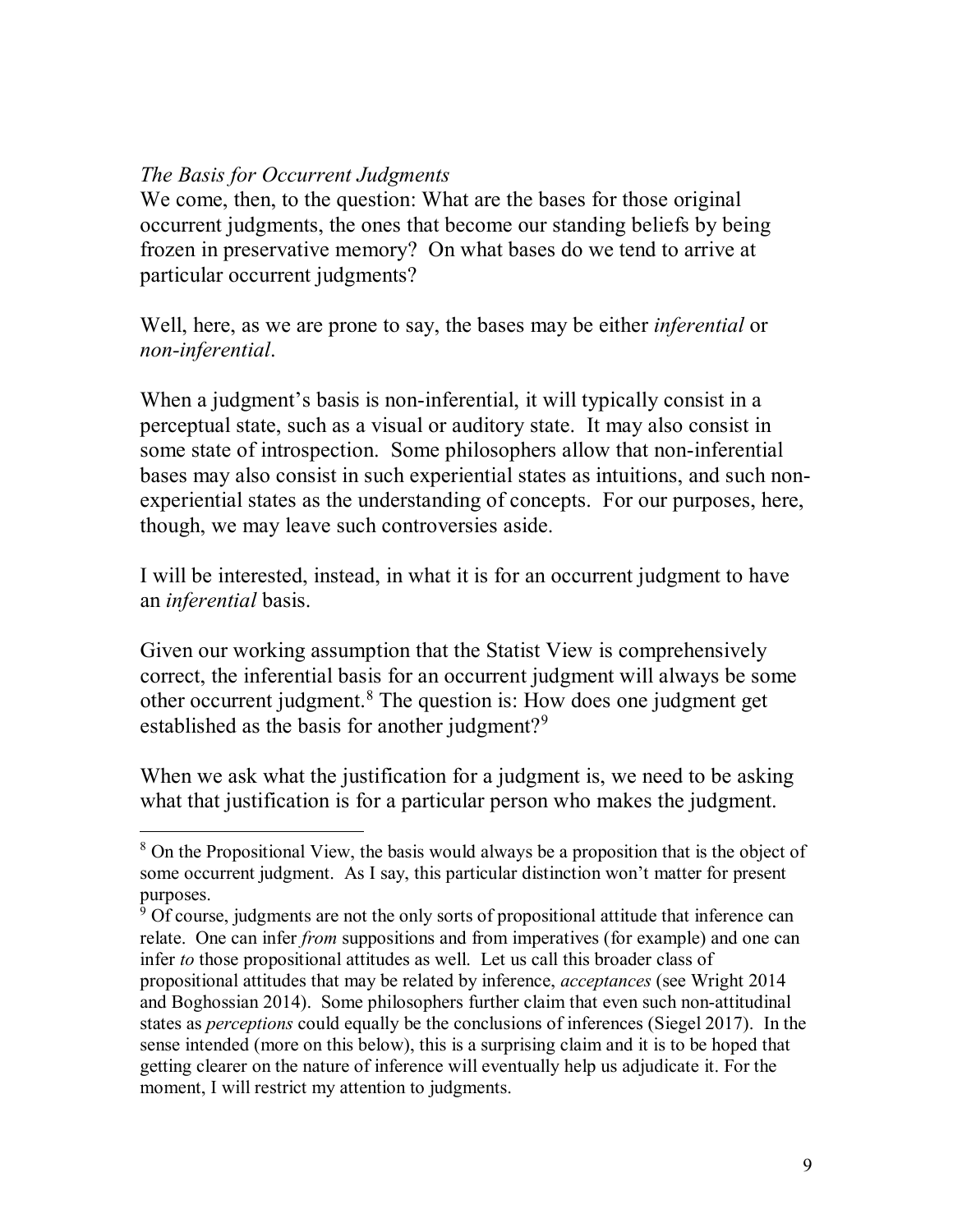We are asking what *your* basis is for making the judgment, what your reason is.

And so, naturally, there looks to be no evading the fact that, at the end of the day, it will be some sort of *psychological* fact about you that establishes whether something is a basis for you, whether it is *the reason for which* you came to make a certain judgment.

Thus, it is some sort of psychological fact about you that establishes that this perception of yours serves as your basis for believing this observable fact. And it is some sort of psychological fact about you that establishes that it is these judgments that serve as your basis for making this new judgment, via an inference from those other judgments.

I am interested in the nature of this process of arriving at an occurrent judgment that q by inference from the judgment that p, a process which establishes p as your reason for judging q.

# *Types of Inference*

What is an example of the sort of process I am talking about?

One example, that I will call, for reasons that I will explain later, reasoning 2.0, would go like this:

(1) I consider explicitly some proposition that I believe, for example p.

And I ask myself explicitly:

(2) (Meta) What follows from p?

And then it strikes me that q follows from p. Hence,

(3) (Taking) I take it that q follows from p

At this point I ask myself

(4) Is q plausible? Is it less plausible than the negation of p?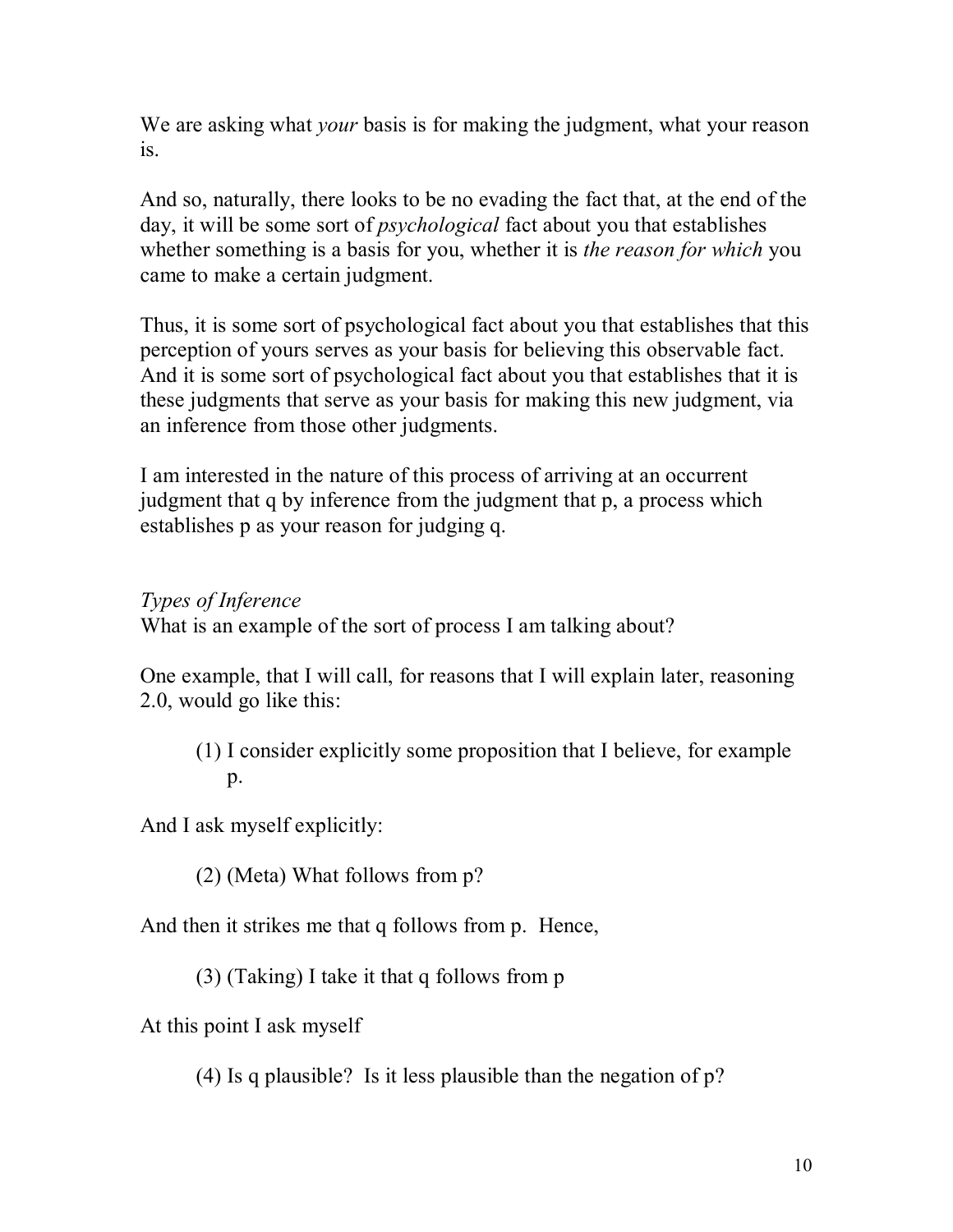- (5) I conclude that q is not less plausible than not-p.
- (6) So, I judge q.

I add q to my stock of beliefs.

Reasoning 2.0 is admittedly not the most common type of reasoning. But it is probably not as rare as it is fashionable to claim nowadays. In philosophy, as in other disciplines, there is a tendency to overlearn a good lesson. Wittgenstein liked to emphasize that many philosophical theories overly intellectualize cognitive phenomena. Perhaps so. But we should not forget that there are many phenomena that call for precisely such intellectualized descriptions.

Reasoning 2.0 happens in a wide variety of contexts. Some of these, to be sure, are rarified intellectual contexts, as, for example, when you are working out a proof, or formulating an argument in a paper.

But it also happens in a host of other cases that are much more mundane. Prior to the 2016 general election, the conventional wisdom was that Donald Trump was extremely unlikely to win it. Prior to that election, many people are likely to have taken a critical stance on this conventional wisdom, asking themselves: "Is there really evidence that shows what conventional wisdom believes?" Anyone taking such a stance would be engaging in reasoning 2.0.

Having said that, it does seem true that there are many cases where our reasoning does not proceed via an *explicit* meta-question about what follows from other things we believe. Most cases of inference are seemingly much more automatic and unreflective than that. Here is one:

On waking up one morning you recall that:

(Rain Inference)

(7) It rained heavily through the night.

You conclude that

(8) The streets are filled with puddles, (and so you should wear your boots rather than your sandals).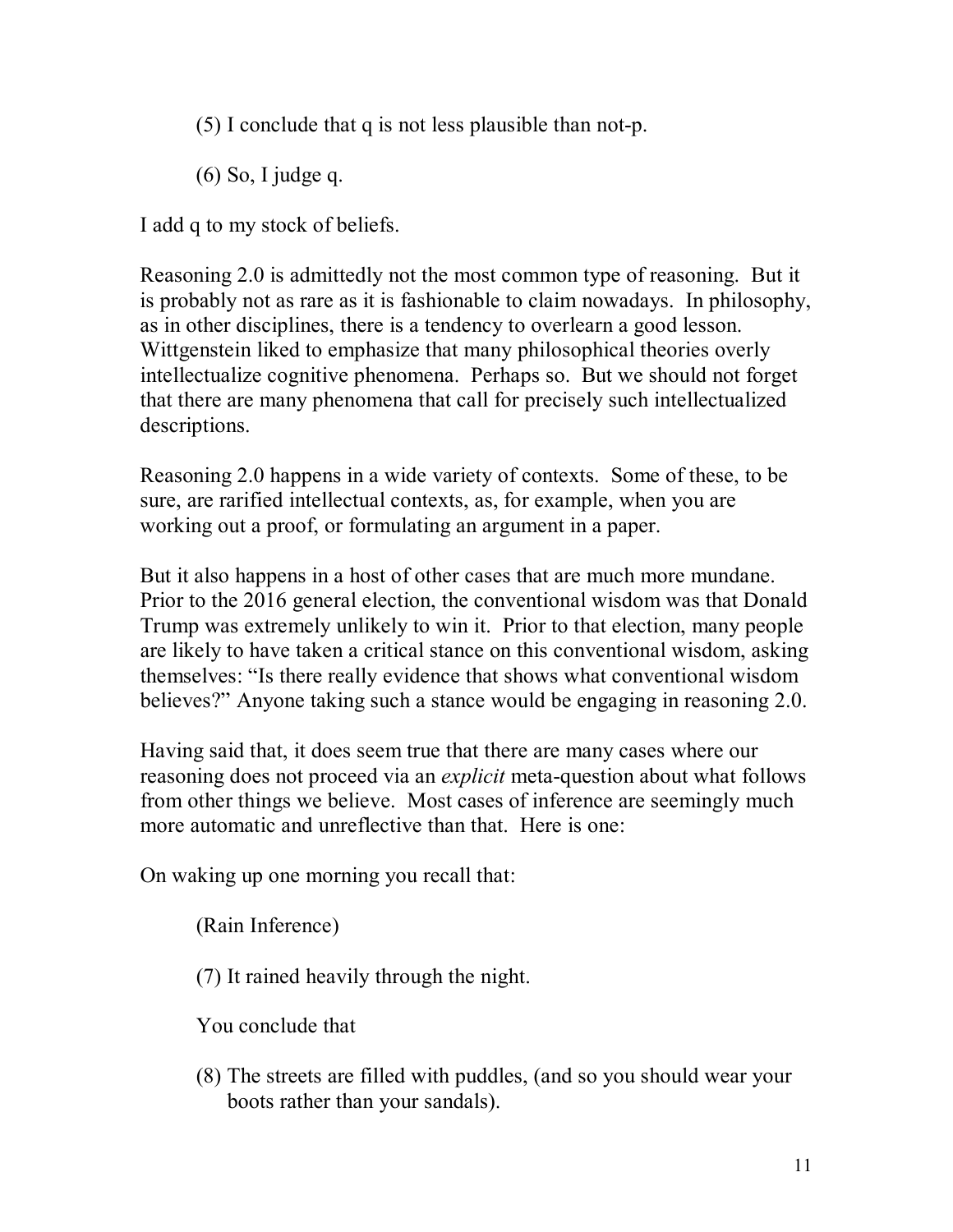Here, the premise and conclusion are both things of which you are aware. But, it would seem, there is no explicit meta-question that prompts the conclusion. Rather, the conclusion comes seemingly immediately and automatically. I will call this an example of *reasoning 1.5*.

The allusion here, of course, is to the increasingly influential distinction between two kinds of reasoning, dubbed "System 1" and "System 2" by Daniel Kahneman. As Kahneman (2011, pp 20-21) characterizes them,

*System 1* operates automatically and quickly, with little or no effort and no sense of voluntary control.

*System 2* allocates attention to the effortful mental activities that demand it, including complex computations. The operations of System 2 are often associated with the subjective experience of agency, choice, and concentration.

As examples of System 1 thinking, Kahneman gives detecting that one object is more distant than another, orienting to the source of a sudden sound, responding to a thought experiment with an intuitive verdict. Examples of System 2 thinking are searching memory to identify a surprising sound, monitoring your behavior in a social setting, checking the validity of a complex logical argument.

Kahneman intends this not just as a distinction between distinct kinds of reasoning, but of thinking more broadly.

Applied to the case of reasoning, it seems to me to entail that a lot of reasoning falls somewhere in between these two extremes.

The (Rain) inference, for example, is not effortful or attention-hogging. On the other hand, it seems wrong to say that it is not under my voluntary control, or that there is no sense of agency associated with it. It still seems to be something that I *do*. That is why I have labeled it 'System 1.5 reasoning'.

The main difference between reasoning 2.0 and reasoning 1.5 is not agency *per se*, but rather the fact that in reasoning 2.0, but not in 1.5, there is an *explicit* (Meta) question, an explicit state of *taking* the conclusion to follow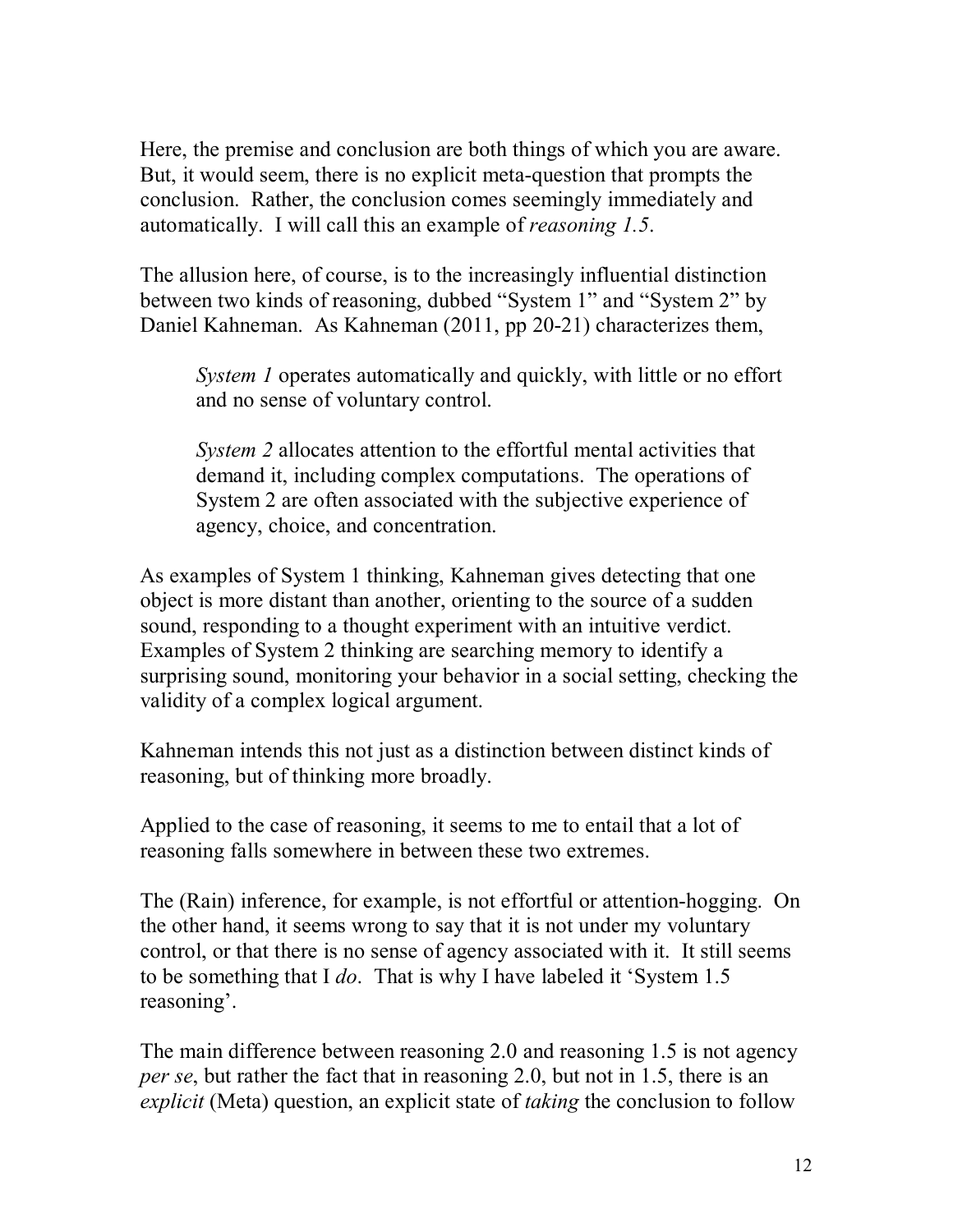from the premises, and, finally, an explicit *drawing* of the conclusion as a result of that taking. All three of these important elements seem to be present in reasoning 2.0, but missing from reasoning 1.5.

#### *Inference versus Association*

Now, one of the main claims that I have made in previous work on this topic is that we need to acknowledge a state of *taking* even in the 1.5 cases, even in those cases where, since the reasoning seems so immediate and unreflective, a taking state appears to be absent.

This way of thinking about inferring, as I've previously noted, echoes a remark of Frege's (1979, p. 3).

To make a judgment because we are cognisant of other truths as providing a justification for it is known as inferring.

My own preferred version of Frege's view, for reasons that, since I have explained elsewhere, I won't rehearse here, I would put like this:

(Inferring) S's inferring from p to q is for S to judge q *because* S *takes* (the accepted truth of) p to provide (contextual) support for (the acceptance of) q.

Let us call this insistence that an account of inference must in this way incorporate a notion of "taking" the Taking Condition on inference:

(Taking Condition): Inferring from p to q necessarily involves the thinker *taking* p to support q and drawing q *because* of that fact.

As so formulated, this is not so much a view, as a schema for a view. It signals the need for something to play the role of 'taking', but without saying exactly what it is that plays that role, nor how it plays it.

In other work, I have tried to say more about this taking state and how it might play this role (see Boghossian 2014 and 2016).

In an important sense, however, it was probably premature to attempt to do that. Before trying to explain the nature of the type of state in question, we need to satisfy ourselves that a correct account of inference has to assume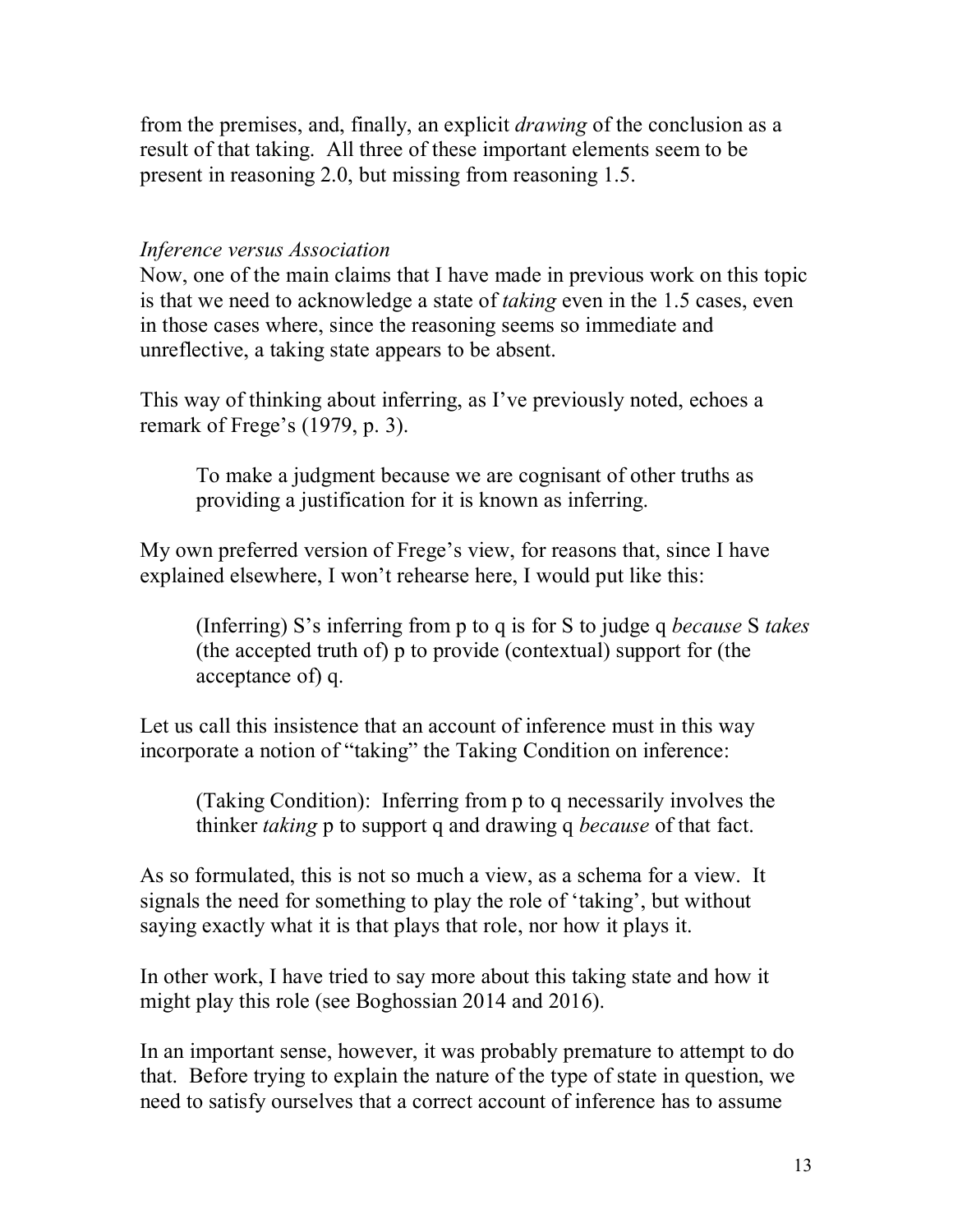the shape that the (Taking) condition describes. Why should we impose a phenomenologically counterintuitive and theoretically treacherous-looking condition such as (Taking) on any adequate account of inference?

In this paper, then, instead of digging into the nitty-gritty details of the taking state, I want to explain in fairly general terms why an account of inference should assume this specific shape, what is at stake in the debate about (Taking) and why it should be resolved one way rather than another.

## *What is at Stake in this Debate?*

You might think it's quite easy to say what's at stake in this debate. After all, making claims that involve the notion of inference are common and central to philosophy.

Many philosophers, for example, think that it's an important question about a belief whether its basis is inferential or not. If it's inferential, then its justification is further dependent on that of the belief on which it rests; if it's not, the chain of justification might have reached its end.

To give another example, Siegel (2017) claims that the *conclusion* of an inference need not be an acceptance but might itself be a *perceptual* state. This is linked to the question whether one may be faulted for having certain perceptions, even if, in some sense, one can't help but have the perceptions one has.

Both of these claims depend on our being able to say what inference is and how to recognize it when it occurs.

There is reason, then, to think that the question of the nature of inference is important. The question, though, is to say how to distinguish this substantive dispute about the nature of inference, from a *verbal* dispute about how the word 'inference' is or ought to be applied.

Here, as elsewhere in philosophy, the best way to get at a substantive dispute about the nature of a concept or phenomenon is to specify *what work* one needs that concept or phenomenon to do. What is expected of it?

An initial thought about what work we want the concept of reasoning to do is that we need it to help us distinguish reasoning from the *mere association*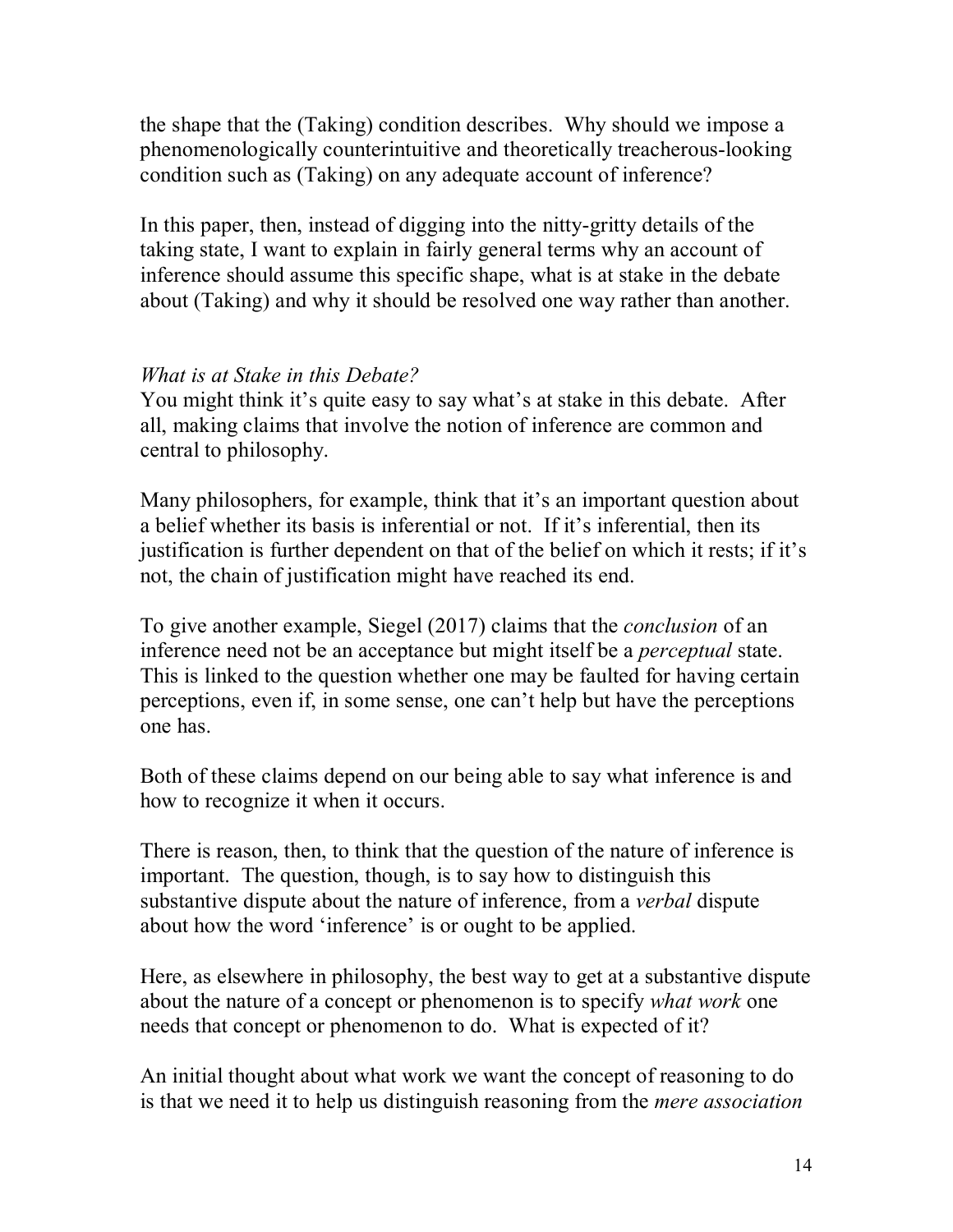*of thoughts* with one another. In giving an account of inferring a q from a p, we need to distinguish that from a case in which p merely gives rise to the judgment that q in some associative way.

That's fine as far as it goes, but it now invites the question: Why does it matter for us to capture the distinction between association and inference?

The start of an answer is that inferring from the judgment that p to the judgment that q *establishes p as the epistemic basis for judging q*, whereas associating q with p does not.

The fuller answer is that we want to give an account of this idea of a thinker establishing p as a basis for believing q that is subject to a certain constraint: namely, that it be intelligible how thinkers can be held *responsible* for the quality of their reasoning.

I can be held responsible for the way I reason, but not for what associations occur to me. I can be held responsible for what I establish as a good reason for believing something, but not for what thoughts are prompted in me by other thoughts.

These, then, are some of the substantive issues that I take to be at stake in the debate I wish to engage in, and they are issues of a normative nature. In genuine reasoning, you establish one judgment as your basis for making another; and you can be held responsible for whether you did that well or not.

All of this, of course, is part and parcel of the larger debate in epistemology about the extent to which foundational notions in epistemology are normative and deontological in nature. The hope is that, by playing out this debate in the special case of reasoning, we will shed light both on the nature of reasoning and on the larger debate.

With these points in mind, let's turn to our question about the nature of inference and to whether it should in general be thought of as involving a 'taking' state.

*Inference Requires Taking*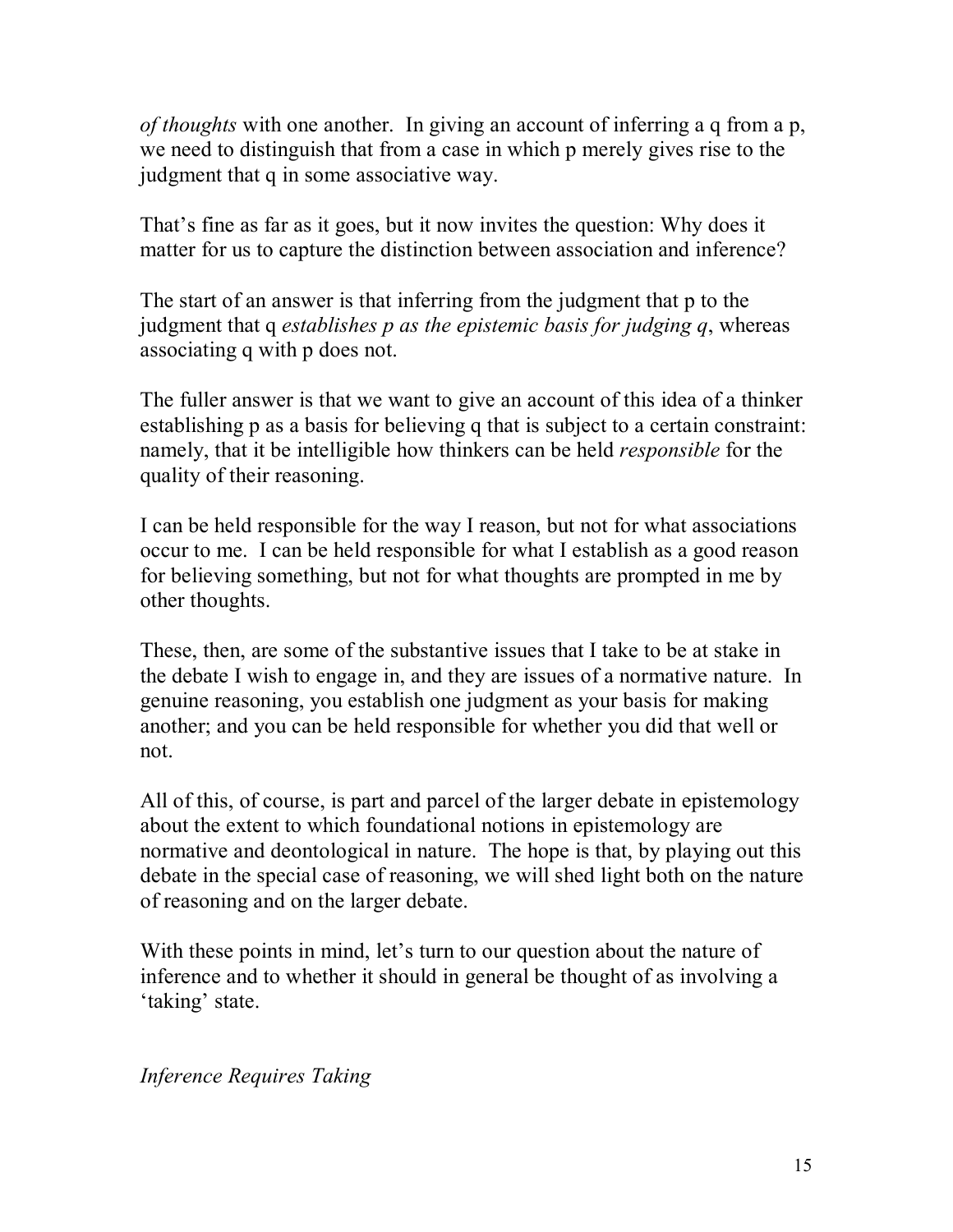One point on which everyone is agreed is that for you to infer from p to q your acceptance of p must *cause* your acceptance of q.

Another point on which everyone is agreed is that while such causation may be necessary, it is not sufficient, since it would fail to distinguish inference from mere association. The question is: What else should we add to the transition from p to q for it to count as inferring q from p?

Hilary Kornblith has claimed that, so long as we insist that the transitions between p and q "[involve] the interaction among representational states on the basis of their content," then we will have moved from mere causal transitions to full-blooded cases of reasoning.

Thus, he says:

But, as I see it, there is now every reason to regard these informational interactions as cases of reasoning: they are, after all, transitions involving the interaction among representational states on the basis of their content. (2012, p. 55)

But this can't be right. Mere *associations* could involve the interaction of representational states on the basis of their content. The Woody Allenesque depressive who, on thinking "I am having so much fun" always then thinks "But there is so much suffering in the world," is having an association of judgments on the basis of their content. But he is not thereby inferring from the one proposition to the other. (For more discussion of Kornblith, see Boghossian 2016).

If mere sensitivity to content isn't enough to distinguish reasoning from association, then perhaps what's missing is *support*: the depressive's thinking doesn't count as reasoning because his first judgment – that he is having so much fun – doesn't *support* his second – that there is so much suffering in the world. Indeed, the first judgment might be thought to slightly undermine the second, since at least the depressive is having fun. By contrast, in the (Rain) inference the premise does support the conclusion.

But, of course, that can't be a good proposal, either. Sometimes I reason from a p to a q where p does not support q. That makes the reasoning *bad*, but it is reasoning nonetheless. Indeed, it is precisely because it is reasoning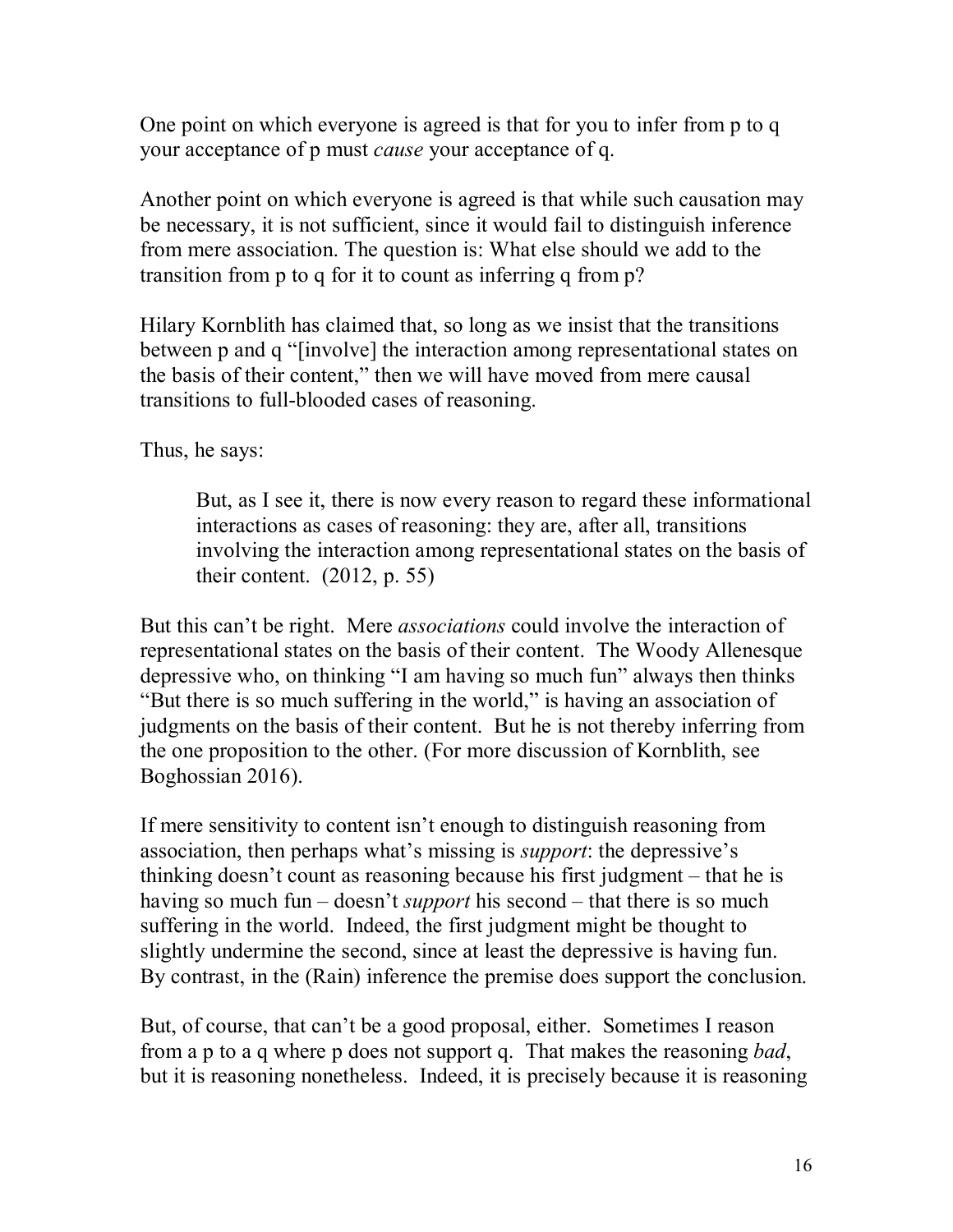that we can say it's bad. The very same transition would be just fine, or at any rate, acceptable, if it were a mere association.

What, then, should we say?

At this point in the dialectic, something like a taking-based account seems not only natural, but forced: The depressive's thinking doesn't count as reasoning *not* because his first judgment doesn't *support* his second, but, rather, it would seem, because he doesn't *take* his first judgment to support his second. The first judgment simply *causes* the second one in him; he doesn't draw the second one because he takes it to be supported by the first.

On the other hand, in the (Rain) inference, it doesn't prima facie strain credulity to say that I take its having rained to support the claim that the streets would be wet and that that is why I came to believe that the streets will be wet.

At least prima facie, then, there looks to be good case for the Taking Condition: it seems to distinguish correctly between mere association and inferring. And there doesn't seem any other obvious way to capture that crucial distinction.

*Further Support for the Taking Condition: Responsibility and Control* These is, however, a lot more to be said in favor of the Taking Condition, in addition to these initial considerations. I will review some of the more central considerations in this section.

To begin with, let's note that even reasoning 1.5, even reasoning that happens effortlessly and seemingly automatically, could intuitively be said to be something that you *do* – a mental action of yours – rather than simply something that happens to you.

And this fact is crucially connected to the fact that we can (a) not only assess whether you reasoned well, but (b) hold you responsible for whether you reasoned well, and allow that assessment to enter into an assessment of your rationality. For on the picture on offer, you take your premises to support your conclusion and actively draw your conclusion as a result.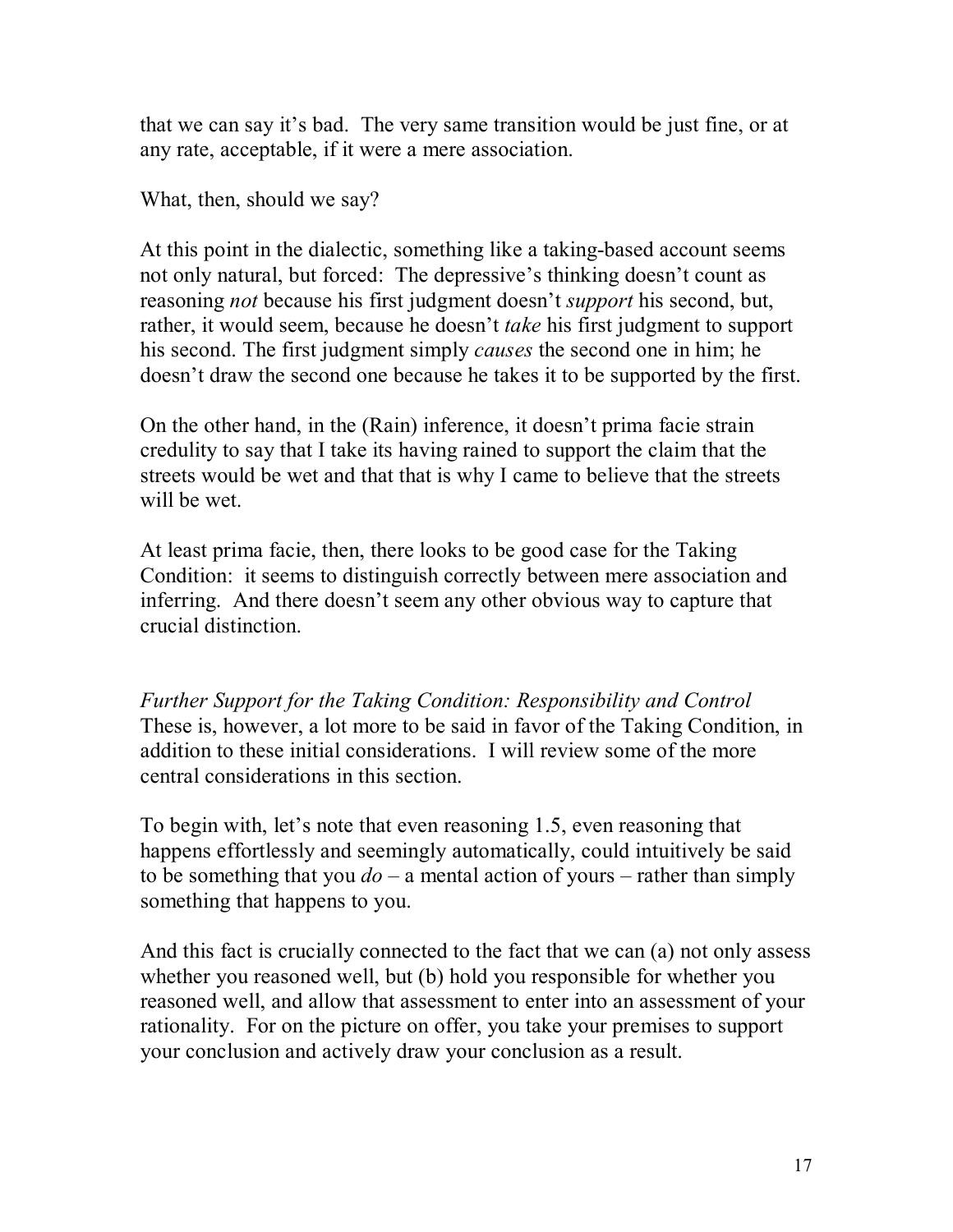I don't now assert that the Taking Condition is the only way to make your reasoning count as agential. I do assert that it is one clear way of doing so and that no other ways appear obviously available.

As a result, the picture on offer satisfies one of the principal desiderata that I outlined: that your reasoning be a process for which you could intelligibly be held rationally *responsible*.

Second, talk of taking fits in well with the way in which, with person-level inference, it is always appropriate to precede the drawing of the conclusion with a "so" or a "therefore." What are those words supposed to signify if not that the agent is taking it that her conclusion is justified by her premises?[10](#page-17-0)

Third, taking appears to account well for how inference could be subject to a Moore-style paradox. That inference is subject to such a style of paradox has been well described by Ulf Hlöbil (although he disputes that my explanation of it is adequate). As Hlöbil (2014, pp. 420-1) puts it:

> (IMP) It is either impossible or seriously irrational to infer P from Q and to judge, at the same time, that the inference from Q to P is not a good inference.

... [It] would be very odd for someone to assert (without a change in context) an instance of the following schema,

(IMA)  $Q$ ; therefore, P. But the inference from  $Q$  to P is not a good inference (in my context).

…it seems puzzling that if someone asserts an instance of (IMA), this seems self-defeating. The speaker seems to contradict herself…Such a person is irrational in the sense that her state of mind seems selfdefeating or incoherent. However, we typically don't think of inferrings as contentful acts or attitudes…Thus, the question arises how an inferring can generate the kind of irrationality exhibited by someone who asserts an instance of (IMA). Or, to put it differently: How can a doing that seems to have no content be in rational tension with a judgment or a belief?

<span id="page-17-0"></span> <sup>10</sup> Pettit made this observation in his 2007, p. 500.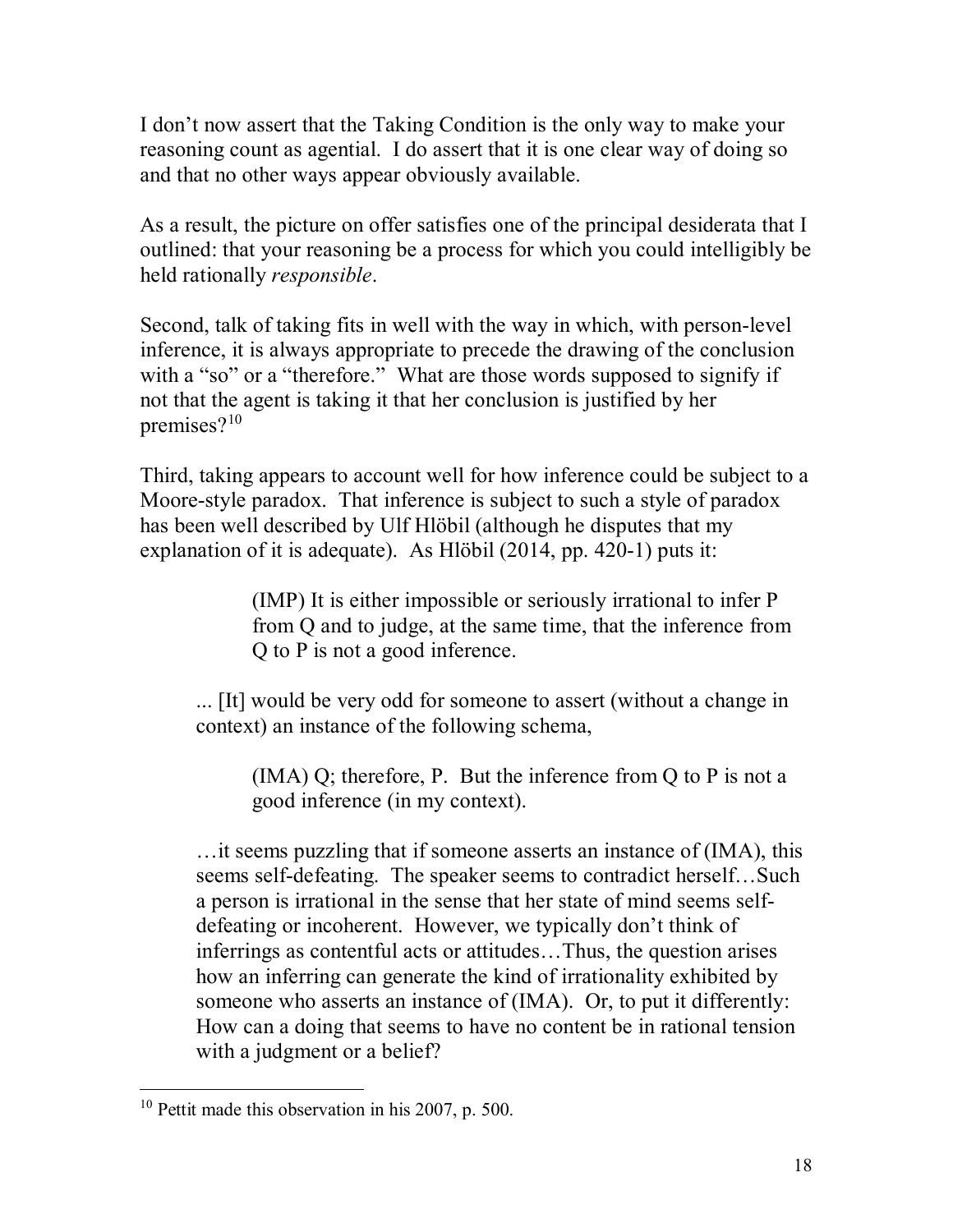Hlöbil is right that there is a prima facie mystery here: how could a *doing* be in rational tension with a *judgment*?

The Taking Condition, however, seems to supply a good answer: there can be a tension between the doing and the judgment because the doing is the result of taking the premises to provide good support for the conclusion, a taking that the judgment then denies.

Fourth, taking offers a neat explanation of how there could be two kinds of inference – deductive and inductive. [11](#page-18-0)

Of course, in some inferences the premises logically entail the conclusion and in others they merely make the conclusion more probable than it might otherwise be. That means that there are two sets of standards that we can apply to any given inference. But that only gives us two standards that we can apply to an inference, not two different kinds of inference.

Intuitively, though, it's not only that there are two standards that we can apply to any inference, but two different types of inference. And, intuitively once more, that distinction involves taking: it is a distinction between an inference in which the thinker takes his premises to deductively warrant his conclusion versus one in which he takes them merely to inductively warrant it.

Finally, some inferences seem not only obviously unjustified, and so not ones that rational people would perform; more strongly, they seem *impossible*. Even if you were willing to run the risk of irrationality, they don't seem like inferences that one *could* perform.

Consider someone who claims to infer Fermat's Last Theorem (FLT) directly from the Peano axioms, without the benefit of any intervening deductions, or knowledge of Andrew Wiles's proof of that theorem. No doubt such a person would be unjustified in performing such an inference, if he could somehow get himself to perform it.

<span id="page-18-0"></span> $11$  The following two points were already mentioned in Boghossian 2014; I mention them here again for the sake of completeness.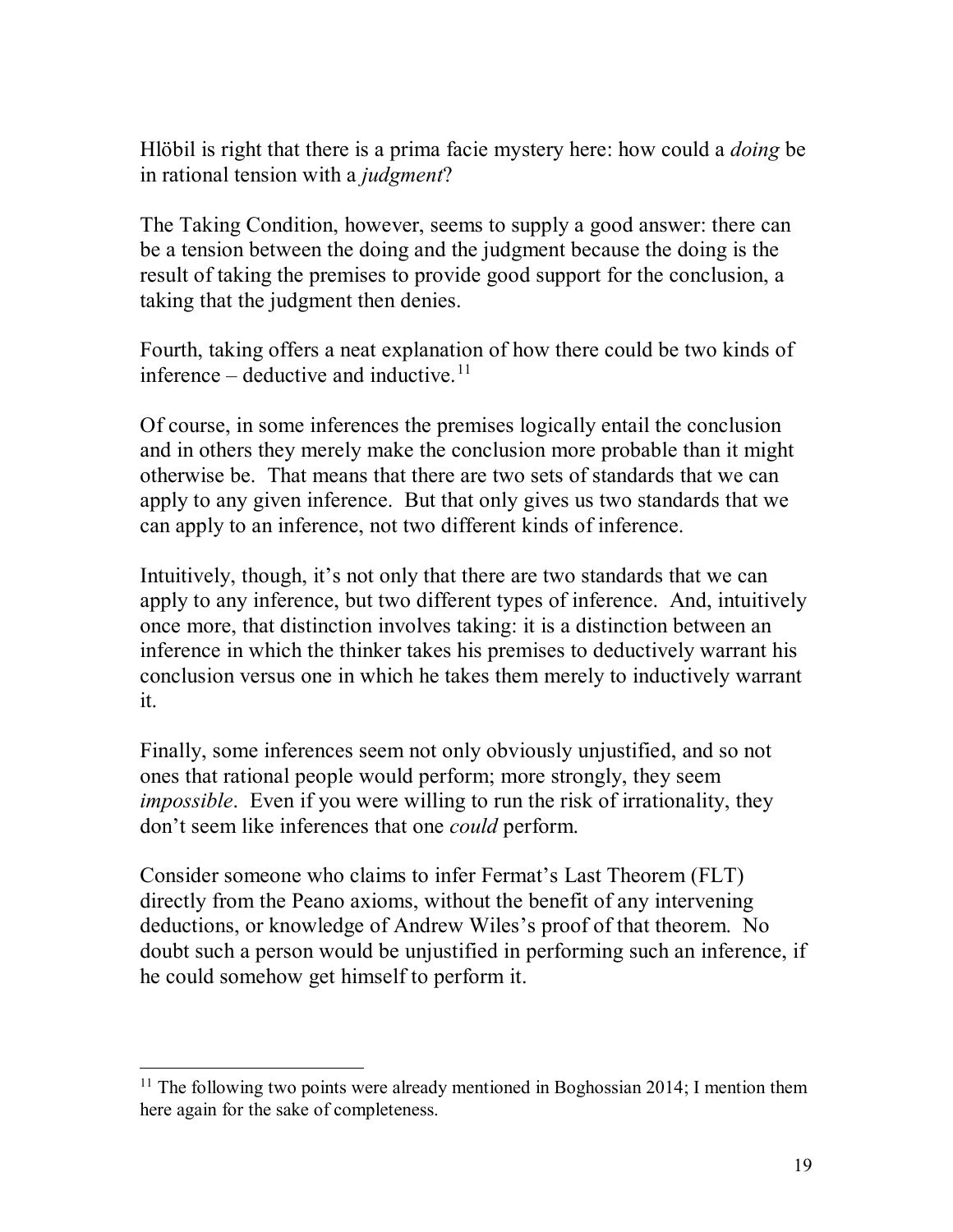But more than that, we feel that no such transition could be an *inference* to begin with, at least for creatures like ourselves. What could explain this?

The Taking Condition provides an answer. For the transition from the Peano axioms to FLT to be a real inference, the thinker would have to be taking it that the Peano axioms support FLT's being true. And no ordinary person could so take it, at least not in a way that's unmediated by the proof of FLT from the Peano axioms. (The qualification is there to make room for extraordinary people, like Ramanujan, for whom many more number-theoretic propositions were obvious than they are for the rest of us.)<sup>[12](#page-19-0)</sup>

We, see, then, that there are a large number of considerations, both intuitive and theoretical, for imposing a Taking Condition on inference.

## *Helmholtz and Sub-Personal Inference*

But what about the fact that the word 'inference' is used, for example in psychology and cognitive science, to stand for processes that have nothing to do with taking?

Helmholtz is said to have started the trend by talking about unconscious and sub-personal inferences that are employed by our visual system (see his 1867); but, by now, the trend is a ubiquitous one. Who are we, armchair philosophers, to say that inference must involve taking, if the science of the mind (psychology) happily assumes otherwise?

Should we regard Helmholtz's use of 'inference' as a source of potential counterexamples to our taking-based accounts of inference, or is Helmholtz simply using a different (thought possibly related) concept of 'inference,' one that indifferently covers both non-inferential sub-personal transitions that may be found in simple creatures, as well as our examples of 2.0 and 1.5 cases of reasoning?

<span id="page-19-0"></span> $12$  I'm inclined to think that this sort of example actually shows something stronger than that taking must be involved in inference. I'm inclined to think that it shows that the taking must be backed by an *intuition* or insight that the premises support the conclusion. For the fact that an ordinary person can't take it that FLT follows from the Peano axioms directly isn't a brute fact. It is presumably to be explained by the fact that an ordinary person can't simply 'see' that the FLT follows from the Peano axioms. I hope to develop this point further elsewhere.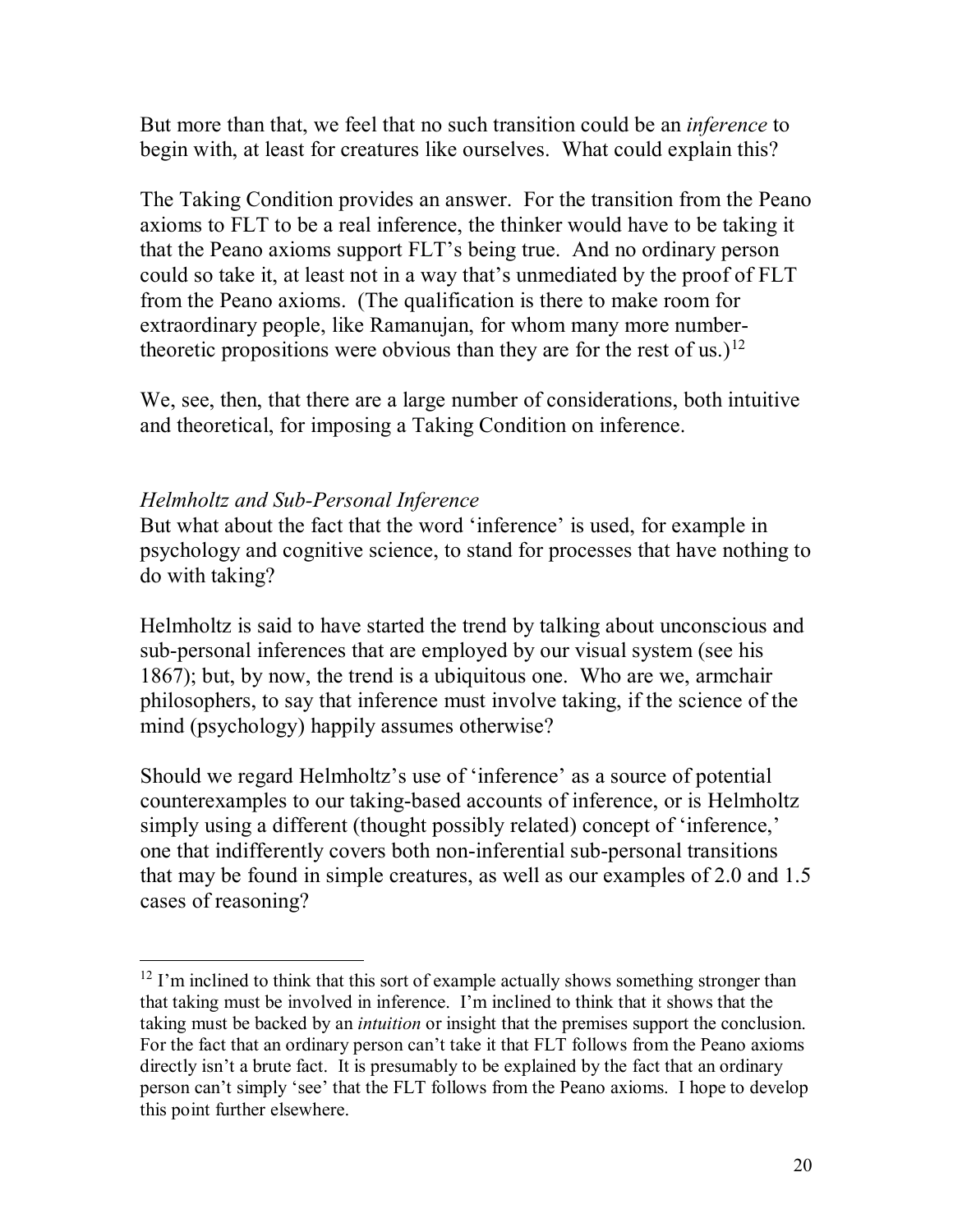How should we decide this question? How should we settle whether this is a merely terminological dispute or a substantive one?

We need to ask the following: What would we miss if we only had Helmholtz's use of the word 'inference' to work with? What important seam in epistemology would be obscured if we only had his word?

I have already tried to indicate what substantive issue is at stake. I don't mind if you use the same word 'inference' to cover both Helmholtz's subpersonal transitions and adult human reasoning 2.0 and 1.5. The crucial point is not to let that linguistic decision obscure the normative landscape: unlike the latter, the sub-personal transitions of a person's visual system are not ones that we can hold the person *responsible* for, and they are not ones whose goodness or badness enters into our assessments of her *rationality*. I can't be held responsible for the hard-wired transitions that make my visual system liable to the Müller-Lyer illusion. Of course, once I find out that it is liable to such illusion, I am responsible for not falling for it, so to say, but that's a different matter.

Obviously, we are here in quite treacherous territory, the analogue to the question of free will and responsibility within the cognitive domain. Illunderstood as this issue is in general, it is even less well-understood in the cognitive domain, in part because we are from having a satisfactory conception of mental action.

But unless you are a skeptic about responsibility, you will think that there are some conditions that distinguish between mere mechanical transitions, and those cognitive transitions towards which you may adopt a participant reactive attitude, to use Strawson's famous expression (see also Smithies 2016).

And what we know from reflection on cases, such as those of the habitual depressive, is that mere associative transitions between mental states – no matter how conscious and content-sensitive they may be – are *not* necessarily processes for which one can be held responsible.

It is only if there is a substantial sense in which the transitions are ones that a thinker *performed* that she can be held responsible for them. That is the fundamental reason why Helmholtz-style transitions cannot, in and of themselves, amount to reasoning in the intended sense.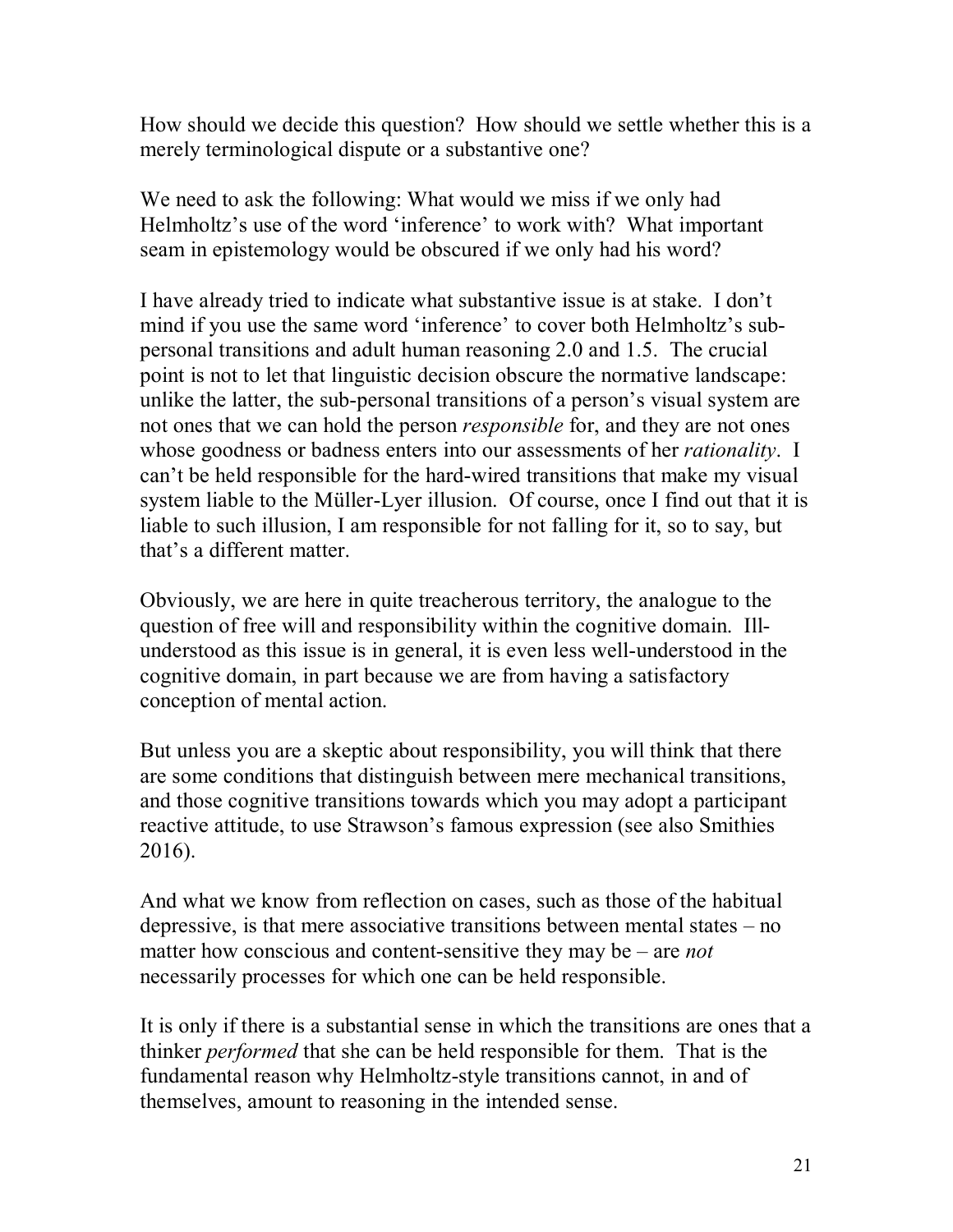We can get at the same point from a somewhat different angle.

Any transition whatsoever could be hard-wired in, in Helmholtz's sense. One could even imagine a creature in which the transition from the Peano axioms to FLT is hard-wired in as a basic transition.

What explains the perceived discrepancy between a mere transition that is wired-in versus one that is the result of inference?

The answer I'm offering is that merely wired-in transitions can be anything you like because there is no requirement that the thinker *approve* the transition, and perform that transition as a result of that approval; they can just be programmed in. By contrast, I'm claiming, inferential transitions must be driven by an impression on the thinker's part that his premises support his conclusion.

To sum up the argument so far: A person's inferential behavior, in the intended sense, is part and parcel of his constitution as a rational agent. A person can be held responsible for inferring well or poorly, and such assessments can enter into an overall evaluation of his virtues as a rational agent. Making sense of this seems to require imposing the Taking Condition on inference. Helmholtz-style sub-personal 'inferences' can be called that, if one wishes, but they lie on the other side of the bright line that separates cognitive transitions for which one can be held responsible from those for which one cannot.

## *Non-Reflective Reasoning in Humans*

Helmholtz-style sub-personal transitions, however, are not the only potential source of counterexamples to taking-based accounts. For what about cases of reasoning 1.5, such as the (Rain) inference? Those, we have allowed, are cases of very common, person-level reasoning for which we can be held responsible. And yet, we have conceded that, at least phenomenologically, a taking state doesn't seem to be involved in them. Why, then, do they not refute taking-based accounts?

There are at least two important points that need to be made in response.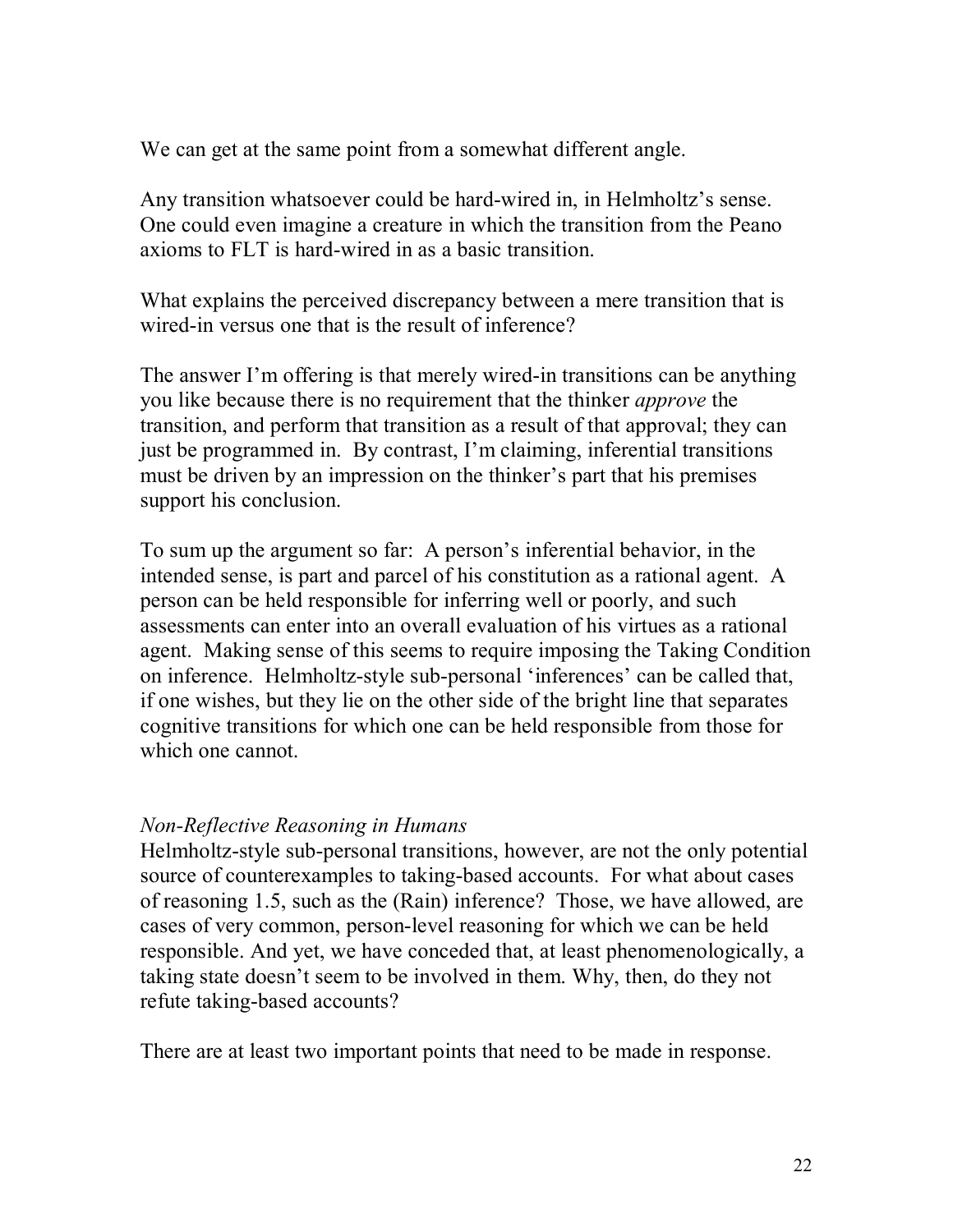The first is that the power of an example like that of (Rain) to persuade us that taking states are not in general involved in garden-variety cases of inference stems purely from the *phenomenology* of such cases: they simply don't *seem* to be involved in such effortless and fleeting cases of reasoning. When we reflect on such cases, we find it phenomenologically plausible that that there was a succession of judgments, but not that there was a mediating taking state.

The trouble, though, is that resting so much weight on phenomenology, in arriving at the correct description of our mental lives, is a demonstrably flawed methodology. There are many conscious states and events that we have reason to believe in, but which have no distinctive qualitative phenomenology, and whose existence could not be settled by phenomenological considerations alone. This point, it seems to me, is of great importance; so I shall pause on it.

Consider the controversy about *intuitions* understood as sui generis states of intellectual seeming.

Many philosophers find it natural to say that, when they are presented with a thought experiment – for example, Gettier's famous thought experiment about knowledge – they end up having an intuition to the effect that Mr. Smith has a justified true belief but does not know.

Intuition skeptics question whether these philosophers really do experience such states of intuition, as opposed to merely experiencing some sort of temptation or disposition to judge that Mr. Smith has a justified true belief but does not know. Timothy Williamson, for example, writes:

Although mathematical intuition can have a rich phenomenology, even a quasi-perceptual one, for instance in geometry, the intellectual appearance of the Gettier proposition is not like that. Any accompanying imagery is irrelevant. For myself, I am aware of no intellectual seeming beyond my conscious inclination to believe the Gettier proposition. Similarly, I am aware of no intellectual seeming beyond my conscious inclination to believe Naïve Comprehension, which I resist because I know better.  $(2007, p. 217)^{13}$  $(2007, p. 217)^{13}$  $(2007, p. 217)^{13}$ 

<span id="page-22-0"></span><sup>&</sup>lt;sup>13</sup> See also Cappelen 2012 and Deutsch 2015.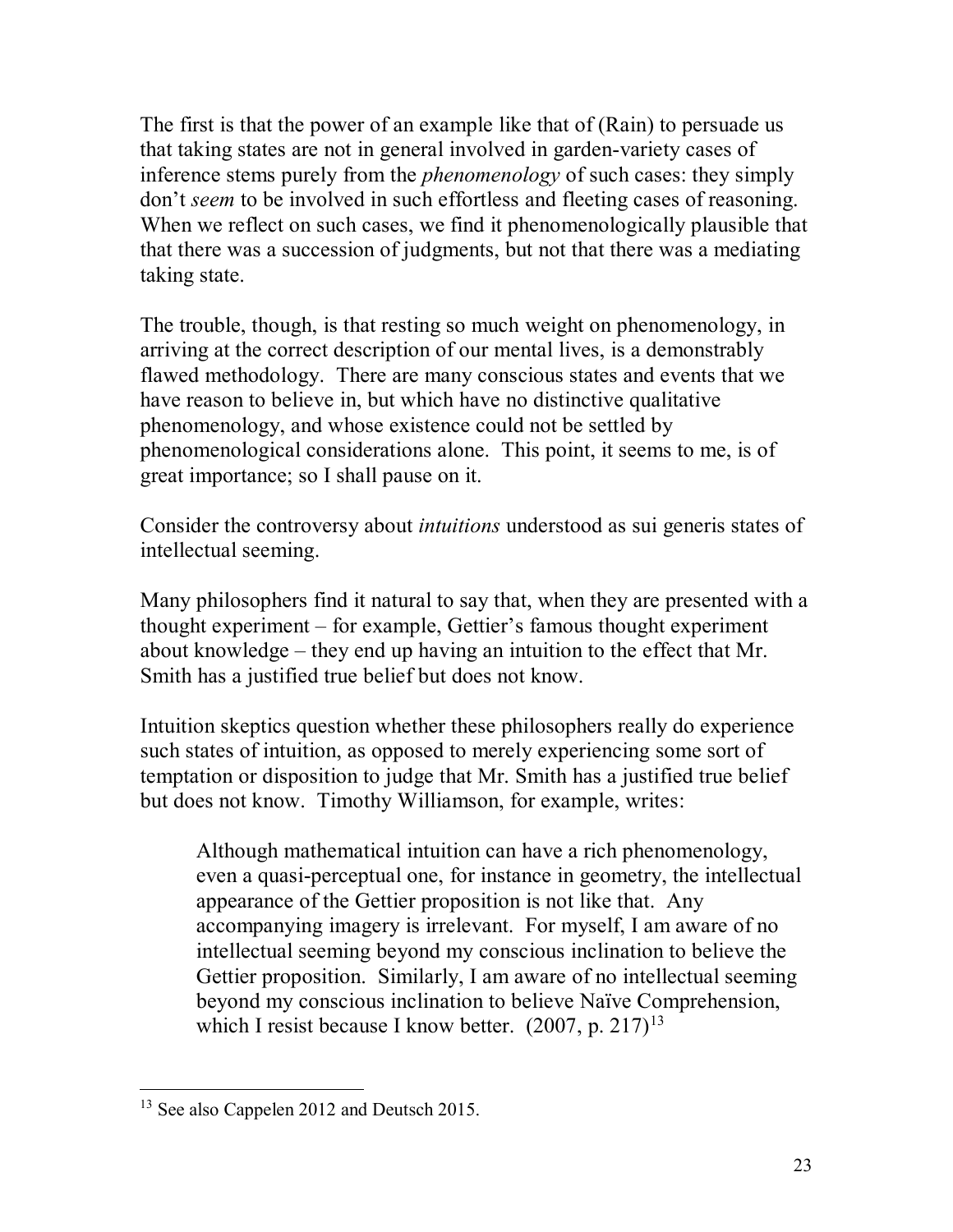There is no denying that a vivid qualitative phenomenology is not ordinarily associated with an intellectual seeming. However, it is hard to see how to use this observation, as the intuition skeptic proposes to do, to cast doubt on the existence of intuitions, while blithely accepting the existence of occurrent judgments.

After all, ordinary occurrent judgments (or their associated dispositions) have just as little distinctive qualitative phenomenology as intuitions do. For example, right now, as I visually survey the scene in front of me, I am in the process of *accepting* a large number of propositions, wordlessly and without any other distinctive phenomenology. These acceptances are unquestionably real. But they have no distinctive phenomenology.<sup>[14](#page-23-0)</sup>

To put the point in a slogan: Phenomenology is often useless as a guide to the contents of our conscious mental lives. Many items of consciousness have phenomenal characteristics; however, many others don't.<sup>[15](#page-23-1) [16](#page-23-2)</sup>

That is why I am not deterred from proposing, by mere phenomenological considerations, that taking states are involved even in cases, like that of the (Rain) inference, where they may not phenomenologically appear to be present.

The second point that limits the anti-taking effectiveness of (Rain)-style examples is that much of the way in which our mental activities are guided is *tacit*, not explicit.

When you first learn how to operate your iphone, you learn a bunch of rules and, for a while, you follow them explicitly. After a while, though, operating the phone, at least for basic 'startup' functions, may become

<span id="page-23-0"></span><sup>&</sup>lt;sup>14</sup> It won't do to argue that these acceptances are 'unconscious' as they are so easily retrieved.

<span id="page-23-1"></span><sup>&</sup>lt;sup>15</sup> I hesitate to characterize this distinction in terms of Ned Block's famous distinction between 'phenomenal' and 'access' consciousness, since this may carry connotations that I wouldn't want to endorse. But it is obviously in the neighborhood of that distinction. See Block 1995.

<span id="page-23-2"></span> $16$  An alternative hypothesis to the one I am arguing for in this paper is that not all aspects of phenomenal life are open to naïve introspection, that theory, or other tools, are needed to guide one's introspective search for those phenomenal characteristics that are present. I thank the anonymous referee for suggesting this. I believe it can't account for the data as well, but it is a question that deserves further study.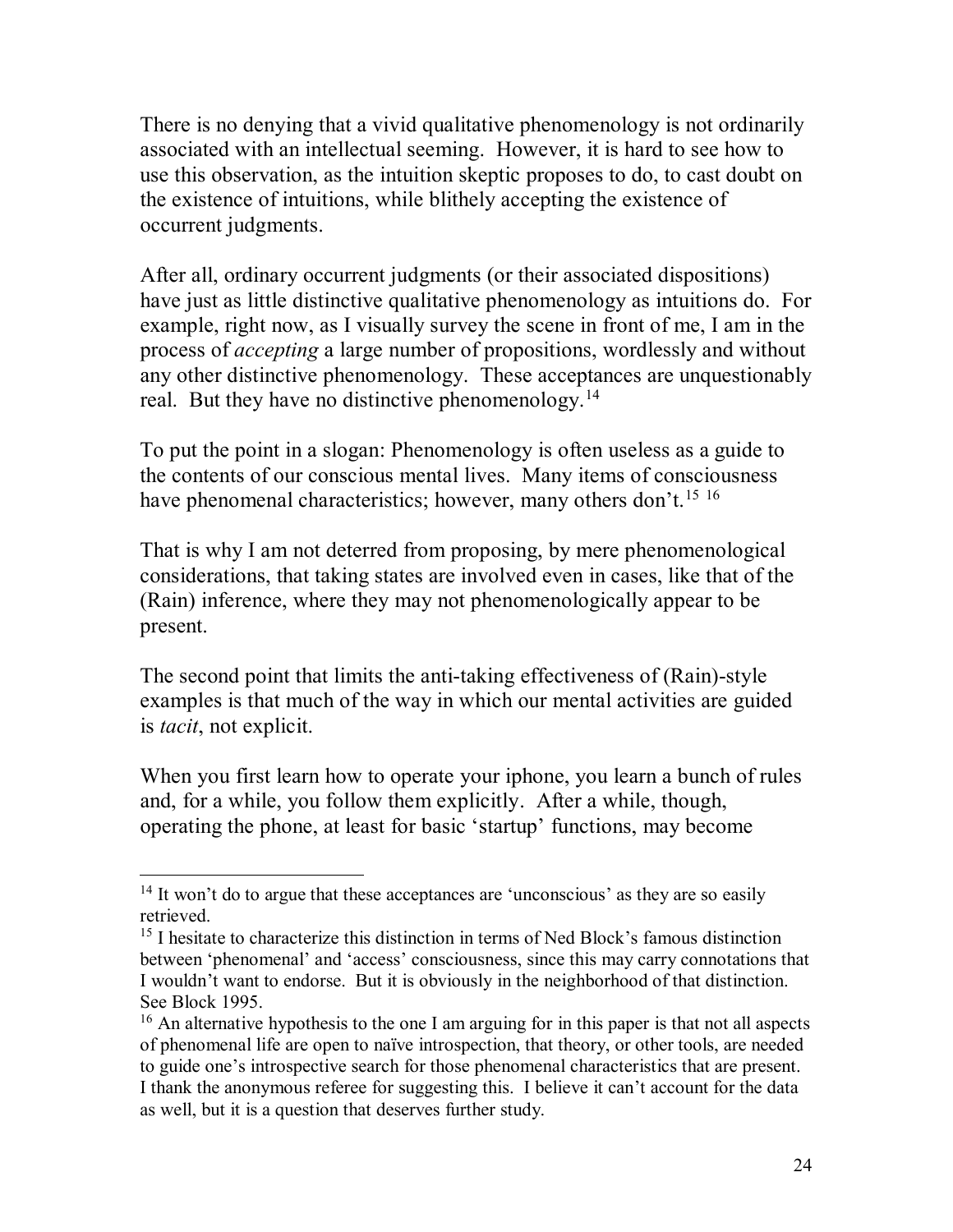automatic, unlabored and unreflective: you rest your finger on the home button, let it rest there for a second to activate the fingerprint recognition device, press through and carry on as desired, all the while with your mind on other things.

That doesn't mean that your previous grasp of the relevant rules isn't playing a role in guiding your behavior. It's just that the guidance has gone tacit. In cases where, for whatever reason, the automatic behavior doesn't achieve the desired results, you will find yourself trying to retrieve the rule that is guiding you and to formulate its requirements explicitly once again.

To put these two points together, I believe that our mental lives are tacitly guided to a large extent by phenomenologically inert conscious states that do their guiding tacitly.

One of the interesting lessons for the philosophy of mind that is implicit in all this is that you can't just tell by the introspection of qualitative phenomenology what the basic elements of your conscious mental life are, especially when those are intentional or cognitive elements. You need a theory to guide you. Going by introspection of phenomenology alone, you may never have seen the need to recognize states of intuition or intellectual seeming; you may never have seen the need to recognize fleeting occurrent judgments, made while surveying a scene; and you may never have seen the need to postulate states of taking.

I think that part of the problem here, as I've already noted, stems from overlearning the good lesson that Wittgenstein taught us, that in philosophy there has been a tendency to give overly intellectualized descriptions of cognitive phenomena.

My own view is that conscious life is shot through with states and events that play important, traditionally rationalistic roles, which have no distinctive qualitative phenomenology, but which can be recognized through their indispensable role in providing adequate accounts of the central cognitive phenomena. In the particular case of inference, the fact that we need a subject's inferential behavior to be something for which he can be held rationally responsible is a consideration in favor of the Taking Condition that no purely phenomenological consideration can override.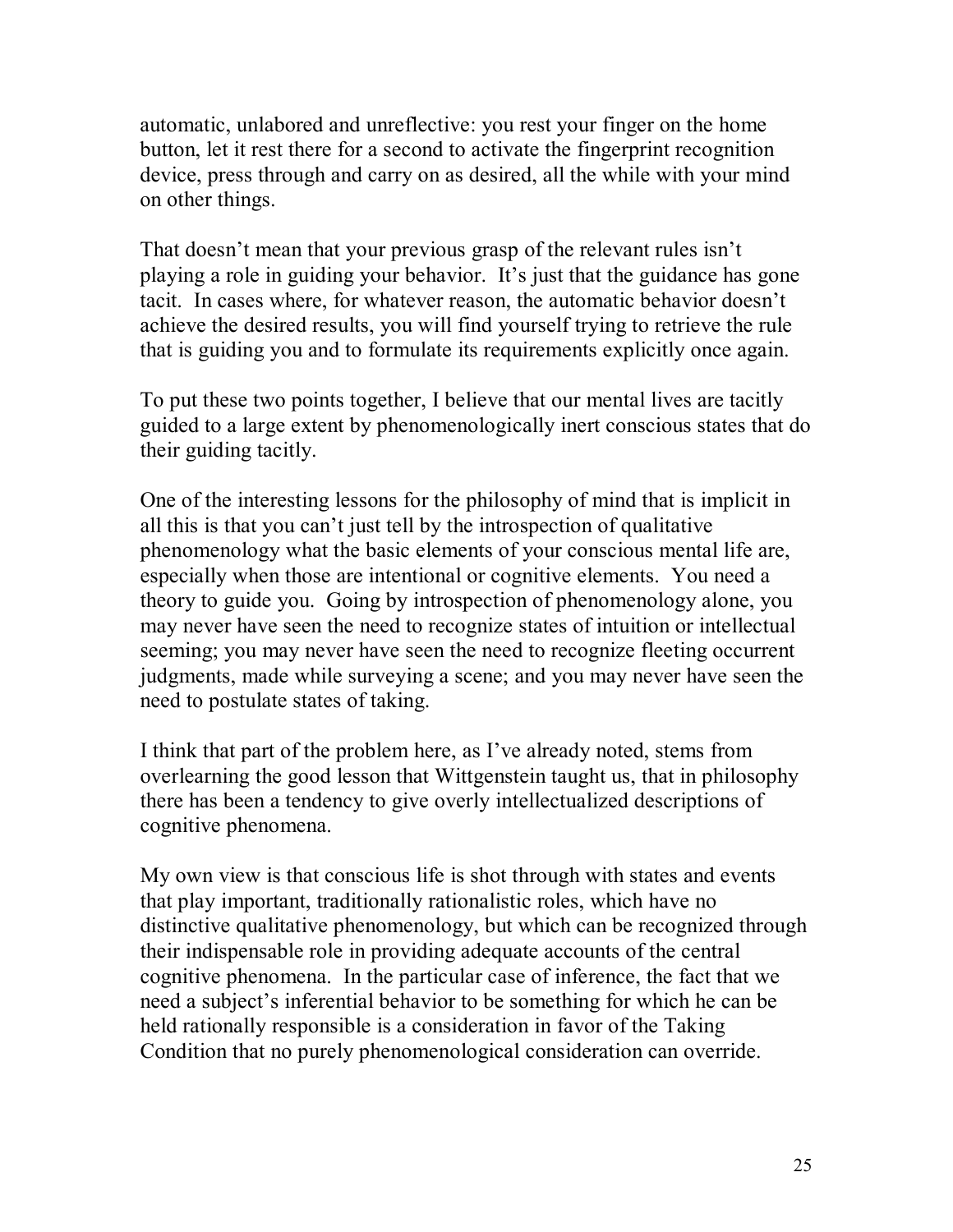#### *Richard's Objections*

But is it really true that the Taking Condition is required for you to be responsible for your inferences? Mark Richard has argued at length that it is not (this volume).

Richard agrees that our reasoning is something we can be held responsible for; however, he disputes that responsibility requires agency:

One can be responsible for things that one does not directly do. The Under Assistant Vice-President for Quality Control is responsible for what the people on the assembly line do, but of course she is not down on the floor assembling the widgets. Why shouldn't my relation to much of my reasoning be somewhat like the VP's relation to widget assembly?

Suppose I move abductively from *the light won't go on* to *I probably pulled the wire out of the fixture changing the bulb*. Some process of which I am not aware occurs. It involves mechanisms that typically lead to my being conscious of accepting a claim. I do not observe them; they are quick, more or less automatic, and not demanding of attention. Once the mechanisms do their thing, the conclusion is, as they say, sitting in the belief box. But given a putative implication, I am not forced to mutely endorse it. If I'm aware that I think *q* and that it was thinking *p* that led to this, I can, if it seems worth the effort, try to consciously check to see if the implication in fact holds. And once I do that, I can on the basis of my review continue to accept the implacatum [sic], reject the premise, or even suspend judgment on the whole shebang. In this sense, it is up to me as to whether I preserve the belief. I say that something like this story characterizes a great deal of adult human inference. Indeed, it is tempting to say that all inference -- at least adult inference in which we are conscious of making an inference -- is like this ...

Richard is trying to show how you can be responsible for your reasoning, even if you are not aware of it and did not perform it. But all he shows, at best, is that you can be held responsible for the *output* of some reasoning, rather than for the reasoning itself, if the output of that reasoning is a belief.

But it is a platitude that one can be held responsible for one's beliefs. The point has nothing to do with reasoning and does not show that we can be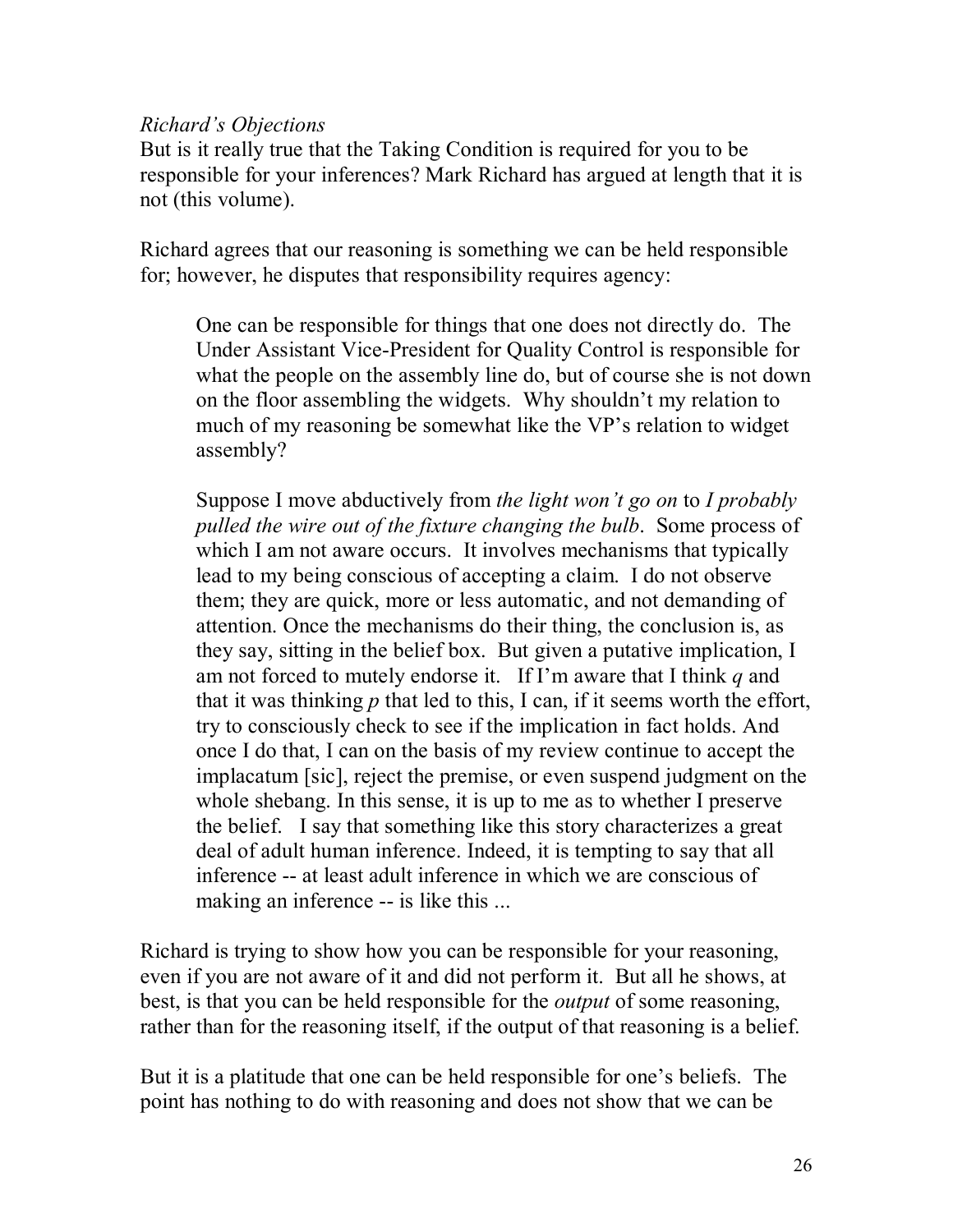held responsible for our reasoning, which is the process by which we sometimes arrive at beliefs, and not the beliefs at which we arrive. You could be held responsible for any of your beliefs that you find sitting in your 'belief box,' even if it weren't the product of any reasoning, but merely the product of association.

Once you become aware that you have that belief, you are responsible for making sure that you keep it if and only if you have a good reason for keeping it.

If it just popped into your head, it isn't yet clear that it has an epistemic basis, let alone a good one.

To figure out whether you have a good basis for maintaining it, you would have to engage in some reasoning. So, we would be right back where we started.

Richard comes around to considering this objection. He says:

I've been arguing that the fact that we hold the reasoner responsible for the product of her inference – we criticize her for a belief that is unwarranted, for example – doesn't imply that in making the inference the reasoner exercises a (particularly interesting) form of agency. Now, it might be said that we hold she who reasons responsible not just for the product of her inference, but for the process itself. When a student writes a paper that argues invalidly to a true conclusion, the student gets no credit for having blundered onto **the truth**; he loses credit for having **blundered** onto the truth. But, it might be said, it makes no sense to hold someone responsible for a process if they aren't the, or at least an, agent of the process.

Let us grant for the moment that when there is inference, both its product and the process itself is [sic] subject to normative evaluation. What exactly does this show? We hold adults responsible for such things as implicit bias. To hold someone responsible for implicit bias is not *just* to hold them responsible for whatever beliefs they end up with as a result of the underlying bias. It is to hold the adult responsible for the mechanisms that generate those beliefs, in the sense that we think that if those mechanisms deliver faulty beliefs,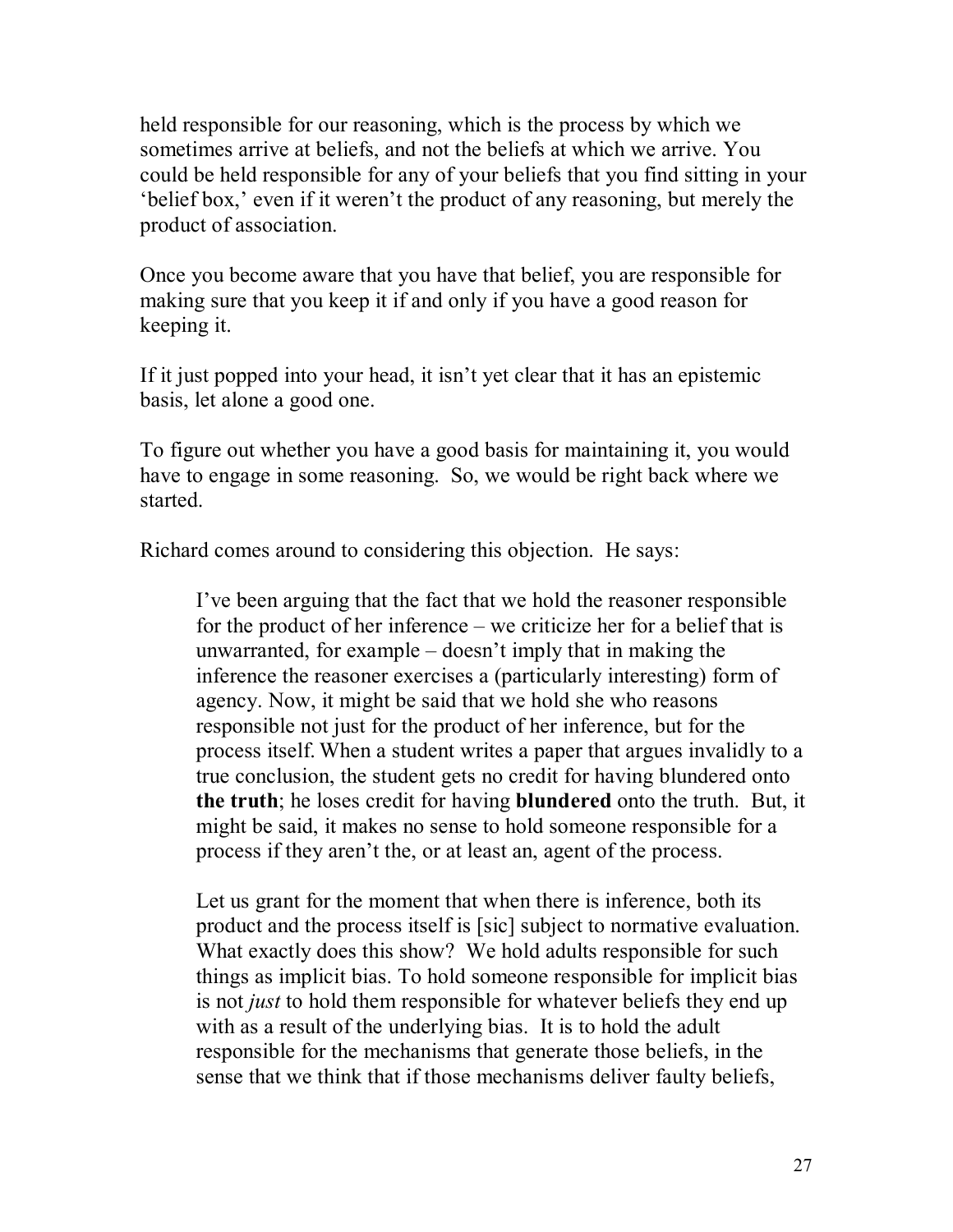then the adult ought to try to alter those mechanisms if he can. (And if he cannot, he ought to be vigilant for those mechanisms' effects.)

Implicit bias is, of course, a huge and complicated topic, but, even so, it seems to me to be misapplied here.

We are certainly responsible for faulty mechanisms if we know that they exist and are faulty.

Since we are all now rightly convinced that we suffer from all sorts of implicit bias, without knowing exactly how they operate, we all have a responsibility to uncover those mechanisms within us that are delivering faulty beliefs about other people and to modify them; or, at the very least, if that is not possible, to neutralize their effects.

But what Richard needs is not an obvious point like that. What he needs to argue is that a person can be responsible for mechanisms that deliver faulty judgments, even if he doesn't know anything about them: doesn't know that they exist, doesn't know that their deliverances are faulty, and doesn't know how they operate.

Consider a person who is, relative to the rest of the community of which he is a part, color blind, but who is utterly unaware of this attribute of his. Such a person would have systematically erroneous views about the sameness or difference of certain colored objects in his environment. His color judgments would be faulty.

But do we really want to hold him responsible for those faulty judgments and allow those to enter into assessments of his rationality? I don't believe that would be right.

Once he discovers that he is color blind relative to his peers, then he will have some responsibility to qualify his judgments about colors and look out for those circumstances in which his judgments may be faulty. But until such time as he is brought to awareness, we can find his judgments faulty without impugning his rationality.

The confounding element in the implicit bias case is that the faulty judgments are often morally reprehensible and so suggest that perhaps a certain openness to morally reprehensible thoughts lies at the root of one's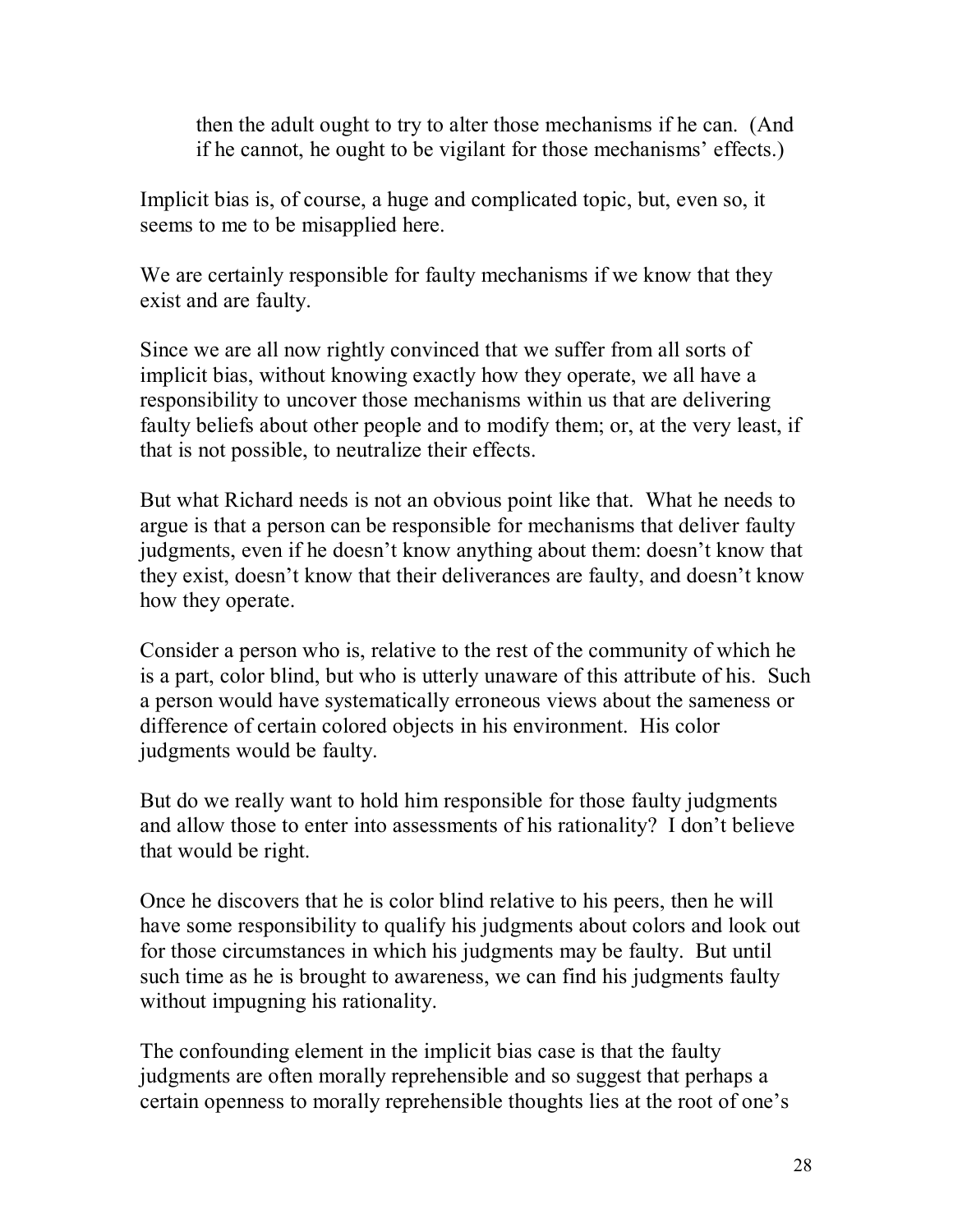susceptibility to implicit bias. And that would bring a sense of moral responsibility for that bias with it. But if so, that is not a feature that Richard can count on employing for the case of inference in general.

Richard also brings up the case where we might be tempted to say that we inferred but where it is not clear what premises we inferred from:

More significantly, there are cases that certainly seem to be inferences in which I simply don't know what my premises were. I know Joe and Jerome; I see them at conventions, singly and in pairs, sometimes with their significant others, sometimes just with each other. One day it simply comes to me: *they are sleeping together.* I could not say what bits of evidence buried in memory led me to this conclusion, but I --well, as one sometimes says, I just *know*. Perhaps I could by dwelling on the matter at least conjecture as to what led me to the conclusion. But I may simply be unable to.

Granted, not *every* case like this need be a case of inference. But one doesn't want to say that *no* such case is. So if taking is something that is at least in principle accessible to consciousness, one thinks that in some such cases we will have inference without taking.

There is little doubt that there are cases somewhat like the ones that Richard describes. There are cases where beliefs simply come to you. And sometimes they come with a great deal of conviction, so you are tempted to say: I *just know*. I don't know exactly *how* I know, but I just know.

What is not obvious is (a) that they are cases of knowledge or (b) that when they are, that they are cases of (unconscious) inference from premises that you're not aware of.

Of course, a Reliabilist would have no difficulty making sense of the claim that there could be such cases of knowledge, but I am no Reliabilist.

But even setting that point to one side, the most natural description of the case where p suddenly strikes you as true is that you suddenly have the intuition that p is true. No doubt there is a causal explanation for why you suddenly have that intuition. And no doubt that causal explanation has something to do with your prior experiences with p.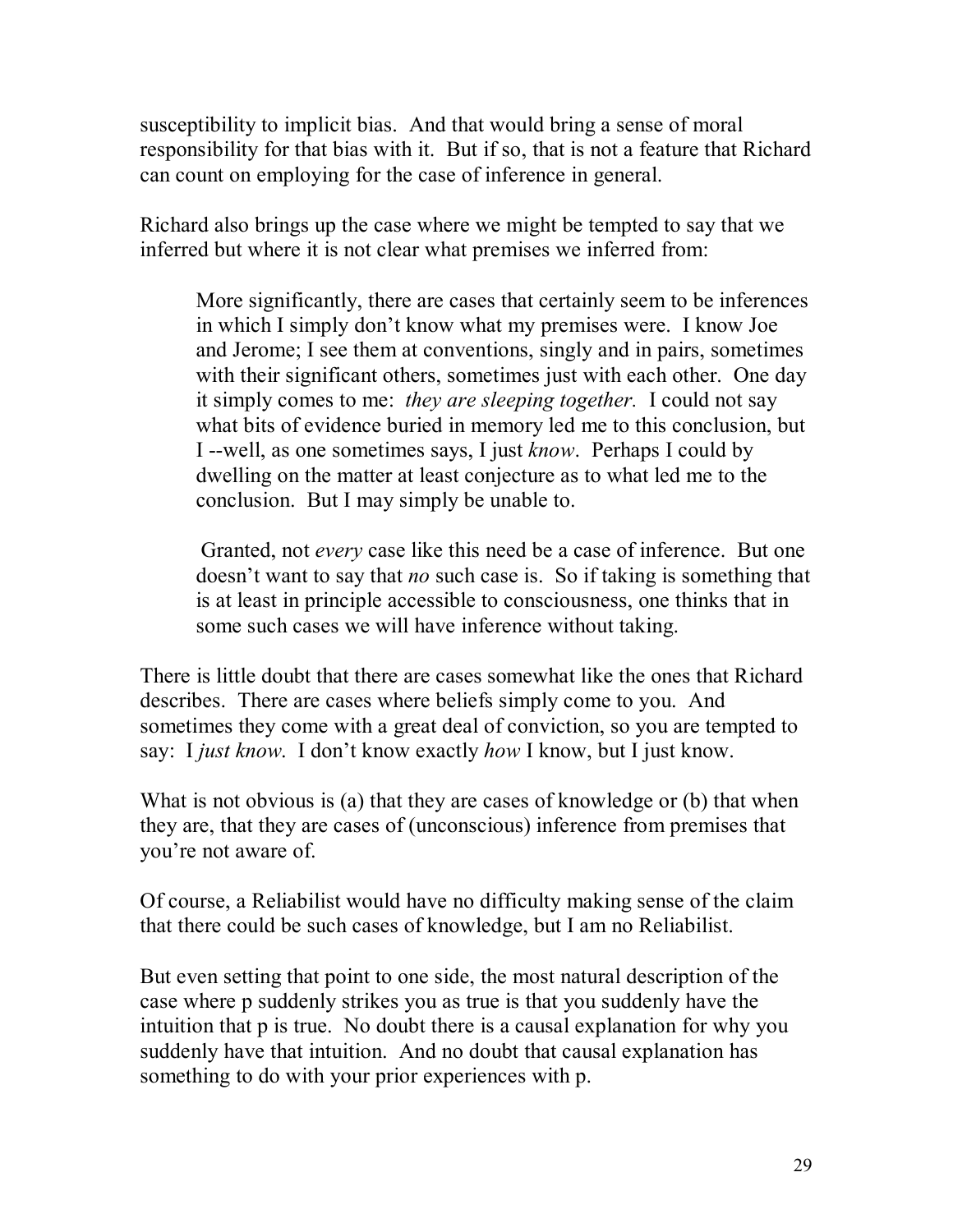But all of that is a far cry from saying that you *inferred* to p from premises that you are not aware of.

Richard's most compelling argument against requiring taking for inference, stems, interestingly enough from the case of perception.

If we had reason to think that it was only in such explicit cases [he means reasoning 2.0] that justification could be transmitted from premises to conclusion, then perhaps we could agree that such cases should be given prize of place. But we have no reason to think that. I see a face; I immediately think *that's Paul*. My perceptual experience --which I would take to be a belief or at least a belief-like state that I see a person who looks *so* --justifies my belief that I see Paul. It is implausible that in order for justification to be transmitted I must take the one to justify the other.

I agree that no taking state is involved in perceptual justification. I wouldn't say, with Richard, that perceptual experience *is* a belief: I don't see how the belief *That's Paul* could justify the belief *That's Paul.* 

But I would say that the perceptual experience is a visual seeming with the content *That's Paul* and that this can justify the belief *That's Paul* without an intervening taking state.

But there is a reason for this that is rooted in the nature of perception (one could say something similar about intuition). The visual seeming *That's Paul* presents the world (as John Bengson (2015) has rightly emphasized) as this being Paul in front of one. When you then believe *That's Paul* on that basis, there is no need to take its seeming to be p to support believing its being p. You are already there (that's why Richard finds it so natural to say that perceptual experience is *itself* a belief, although that is going too far).

All that can happen is that a doubt about the deliverances of one's visual system can intervene, to block you from endorsing the belief that is right there on the tip of your mind, so to speak.

But that is the abnormal case, not the default one. Not to believe what perception presents you with, unless you have reason to not believe it, would be the mistake.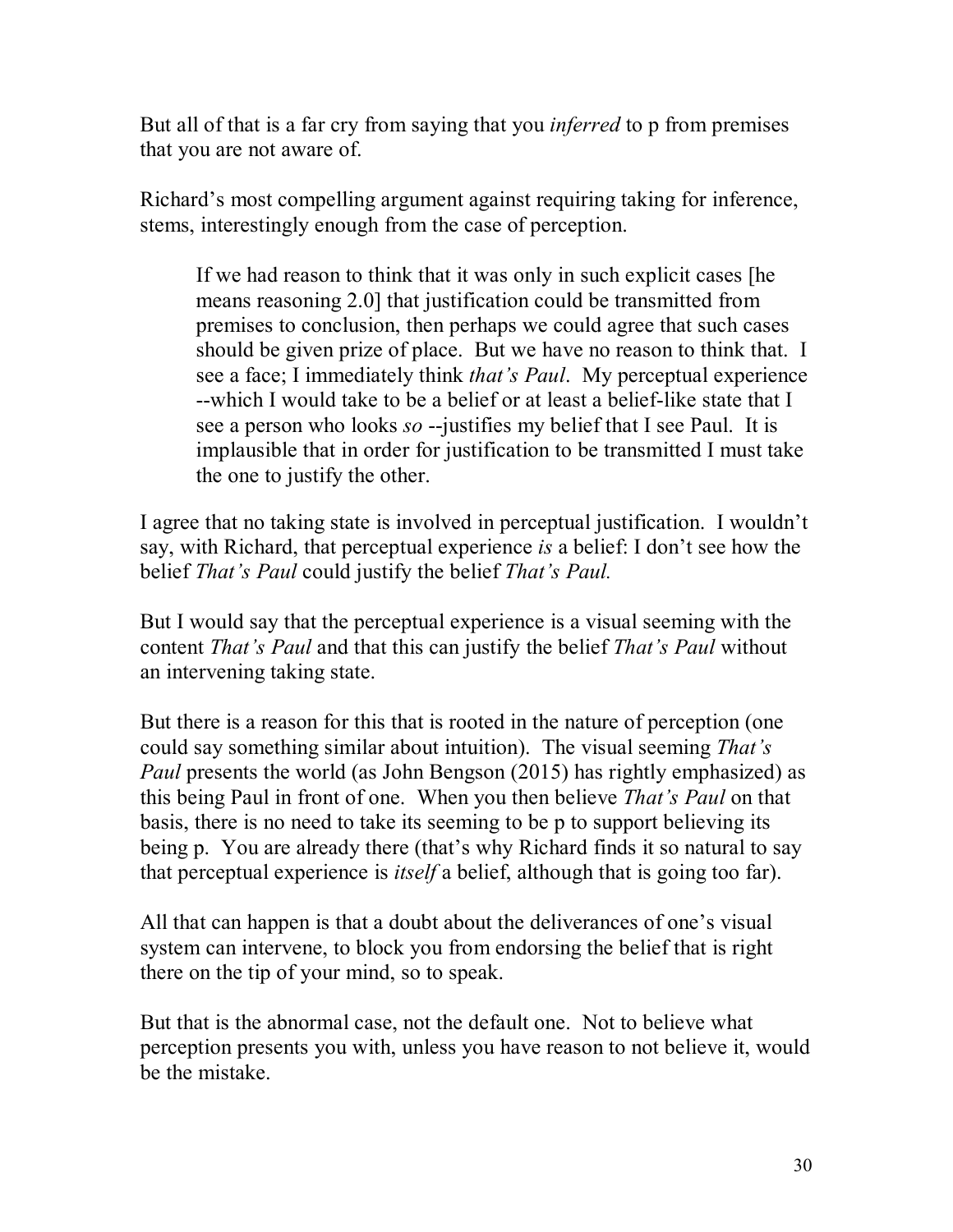But the inference from p to q is not like that. A belief that p, which is the input into the inferential process, is not a seeming that q. And while the transition to believing that q may be familiar and well supported, it is not simply like acquiescing in something that is already the proto-belief that q.

#### *Conclusion*

Well, there are many things that I have not done in this essay. I have not developed a positive account of the taking state. I have not discussed possible regress worries. But one can't do everything.

What I've tried to do is explain why the shape of an account of reasoning that gives a central role to the Taking Condition has a lot to be said for it, especially if we are to retain the traditional connections between reasoning, responsibility for reasoning, and assessments of a person's rationality.<sup>[17](#page-30-0)</sup>

<span id="page-30-0"></span> $17$  Earlier versions of some of the material in this paper were presented at a Workshop on Inference at the CSMN in Oslo, at the Conference on Reasoning at the University of Konstanz, both in 2014, at Susanna Siegel's Seminar at Harvard in February 2015 and at a Workshop on Inference and Logic at the Institute of Philosophy at the University of London in April 2015. A later version was given as a keynote address at the Midwest Epistemology Workshop in Madison, WI in September 2016. I am very grateful to the members of the audiences at those various occasions, and to Mark Richard, Susanna Siegel, David J Barnett, Magdalena Balcerak Jackson and an anonymous referee for the Press for detailed written comments.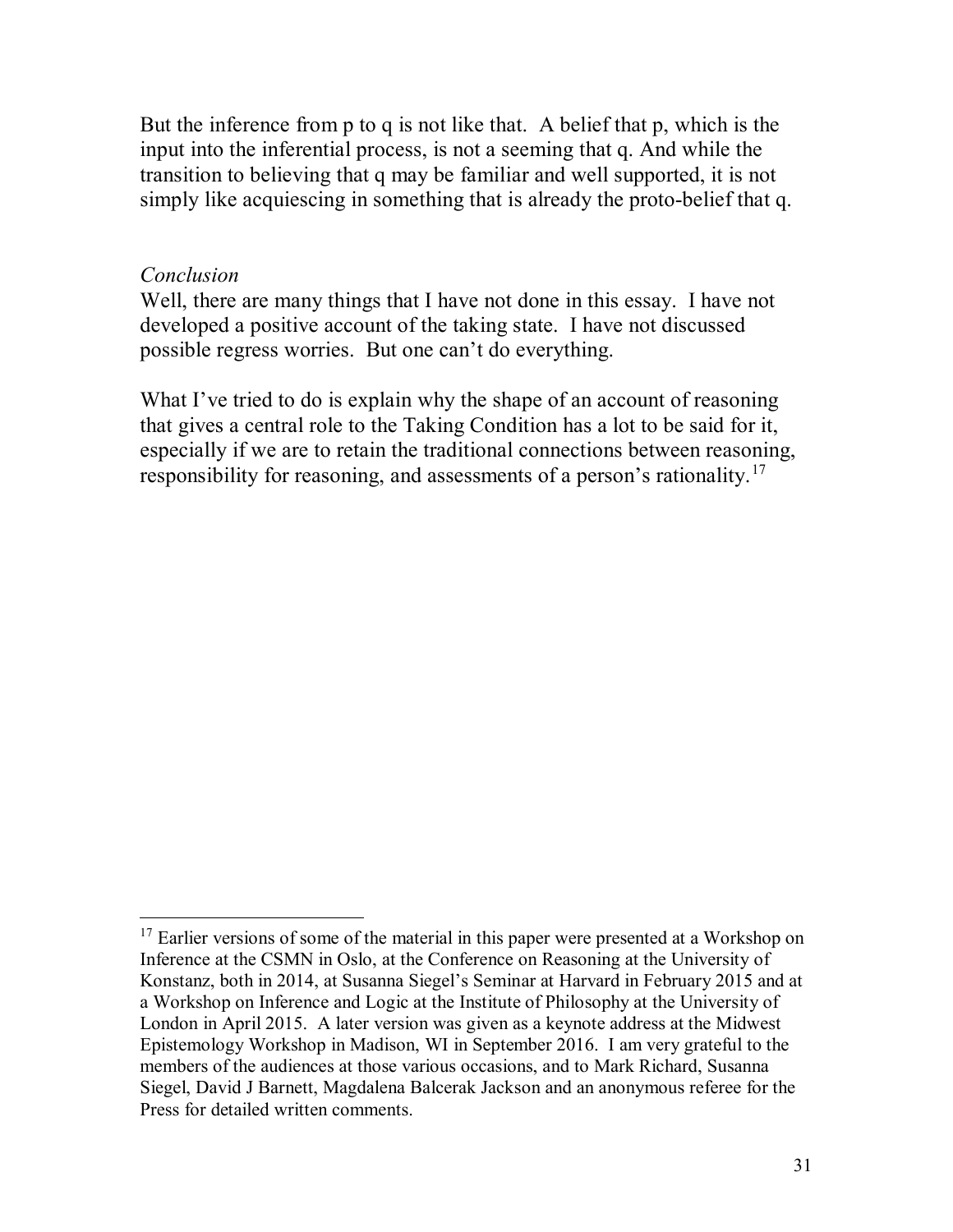#### **References:**

Audi, Robert. (1986). Belief Reason, and Inference. *Philosophical Topics*, *14*(1), 27–65.

Bengson, John. (2015). The Intellectual Given. *Mind*, doi:10.1093/mind/fzv029

- Block, Ned. (1995). On a Confusion about a Function of Consciousness. *Behavioral and Brain Sciences,* 18 (2), 227-287.
- Boghossian, Paul. (2014). What is inference? *Philosophical Studies*, *169*(1), 1–18. doi:10.1007/s11098-012-9903-x. First published online: 19 April 2012.
- Boghossian, Paul. (2016). Reasoning and Reflection: A Reply to Kornblith. *Analysis*, anv031. doi:10.1093/analys/anv031
- Boghossian, Paul. (forthcoming). Do We Have Reason to Doubt the Importance of the Distinction Between A Priori and A Posteriori Knowledge? A Reply to Williamson. In P. Boghossian & T. Williamson, *Debating the A Priori*. OUP Oxford.
- Burge, Tyler. (1993). Content Preservation. *The Philosophical Review*, *102*(4), 457–488. doi:10.2307/2185680
- Cappelen, Herman. (2012). *Philosophy Without Intuitions*. Oxford University Press.
- Chisholm, Roderick M. (1989). *Theory of Knowledge, 3rd Edition*. Englewood Cliffs, N.J., Prentice-Hall.
- Deutsch, Max. (2015). *The Myth of the Intuitive*. The MIT Press.
- Frege, Gottlob. (1979). Logic. In *Posthumous writings*. Blackwell.
- Helmholtz, Heinrich von. (1867). *Treatise on Physiological Optics Vol. III*. Dover Publications.
- Hlöbil, Ulf. (2014). Against Boghossian, Wright and Broome on inference. *Philosophical Studies*, *167*(2), 419–429. doi:10.1007/s11098-013-0104-z